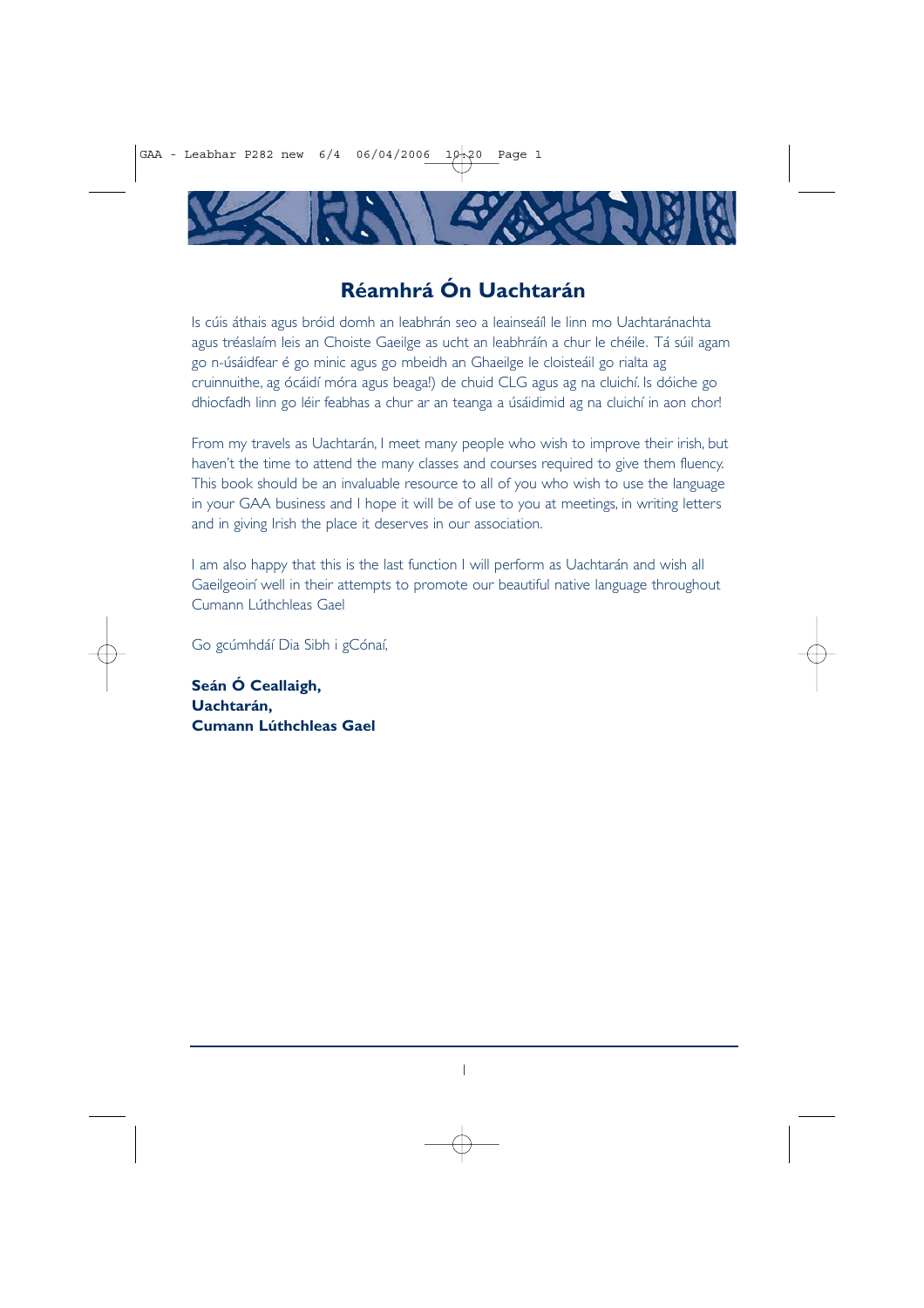

# **Réamhrá/Intreoir – Introduction**

The Gaelic Athletic Association is a national organization which has as its aim the promotion of the national identity on the island of Ireland through the conservation of Irish games and pastimes.The Association's aims include support also for the promotion of the Irish language, Irish dancing, Irish music and songs, and other aspects of Irish culture.

Through its clubs, the Association seeks to sustain Irish people's awareness of and love for their national heritage and to help foster a community spirit.

Sport provides a wonderful opportunity for personal development.The use of the Irish language in sport can be used also as a means of personal development as has been proven in many areas over the years.

The GAA's Millennium Plan for the Irish Language encourages the acquisition and use of Irish as opposed to knowledge of the language alone. The aim is that increased Irish language usage among members of the GAA who speak the language will result in an increased usage among its supporters.

This booklet aims to equip GAA supporters, players and committee members with the vocabulary and phrases which are used commonly around the club, at matches, at important club and county events and in the signage in GAA premises.

It is hoped that, if GAA members learn a few phrases from this booklet each day, that their confidence and desire to use the language will increase. When saying the phrases to yourself, please ensure to emphasise the part of the phrase that is in **bold** print.

Tá súil againn go mbainfidh tú leas agus taitneamh as an leabhrán seo.

**Iarlaith Ó Broin Seán Ó Coinn**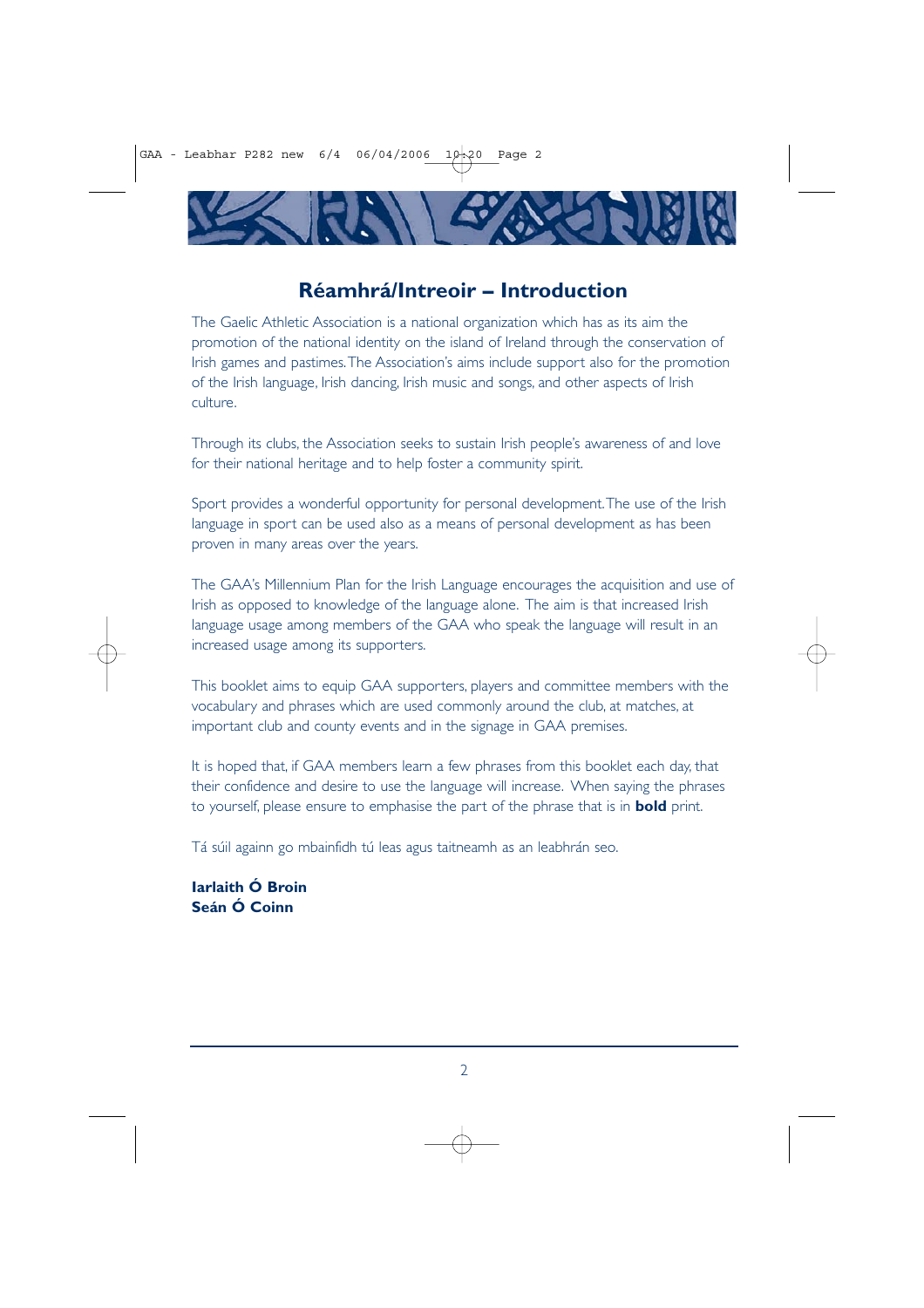

# **Clár – Contents**

| An Ghaeilge ag Imeachtaí/an Imeacht sa Chlub - Irish at the Club Event 5 |
|--------------------------------------------------------------------------|
|                                                                          |
|                                                                          |
|                                                                          |
|                                                                          |
|                                                                          |
|                                                                          |
| An Ghaeilge ar an Bhileog Foirne - Irish on the Teamsheet  10            |
|                                                                          |
|                                                                          |
|                                                                          |
| An Ghaeilge ar an bPháirc/Pháirc/ag an Seisiún Traenála -                |
|                                                                          |
|                                                                          |
|                                                                          |
|                                                                          |
|                                                                          |
|                                                                          |
|                                                                          |
|                                                                          |
| An Ghaeilge ag an gCruinniú/Chruinniú - Irish at the Meeting  15         |
|                                                                          |
| Baill an Choiste/Na Coisteoirí - The Committee Members 15                |
|                                                                          |
| Ag Plé le Tuairisc an Réiteora - Dealing with The Referee's Report 16    |
| Ag Plé le hlarratas Aistrithe - Dealing with a Transfer Request 16       |
|                                                                          |
| Gnáththeanga an Chruinnithe - General Language of the Meeting 17         |
| Ag Cur Deiridh leis an gCruinniú/Chruinniú - Ending the Meeting 18       |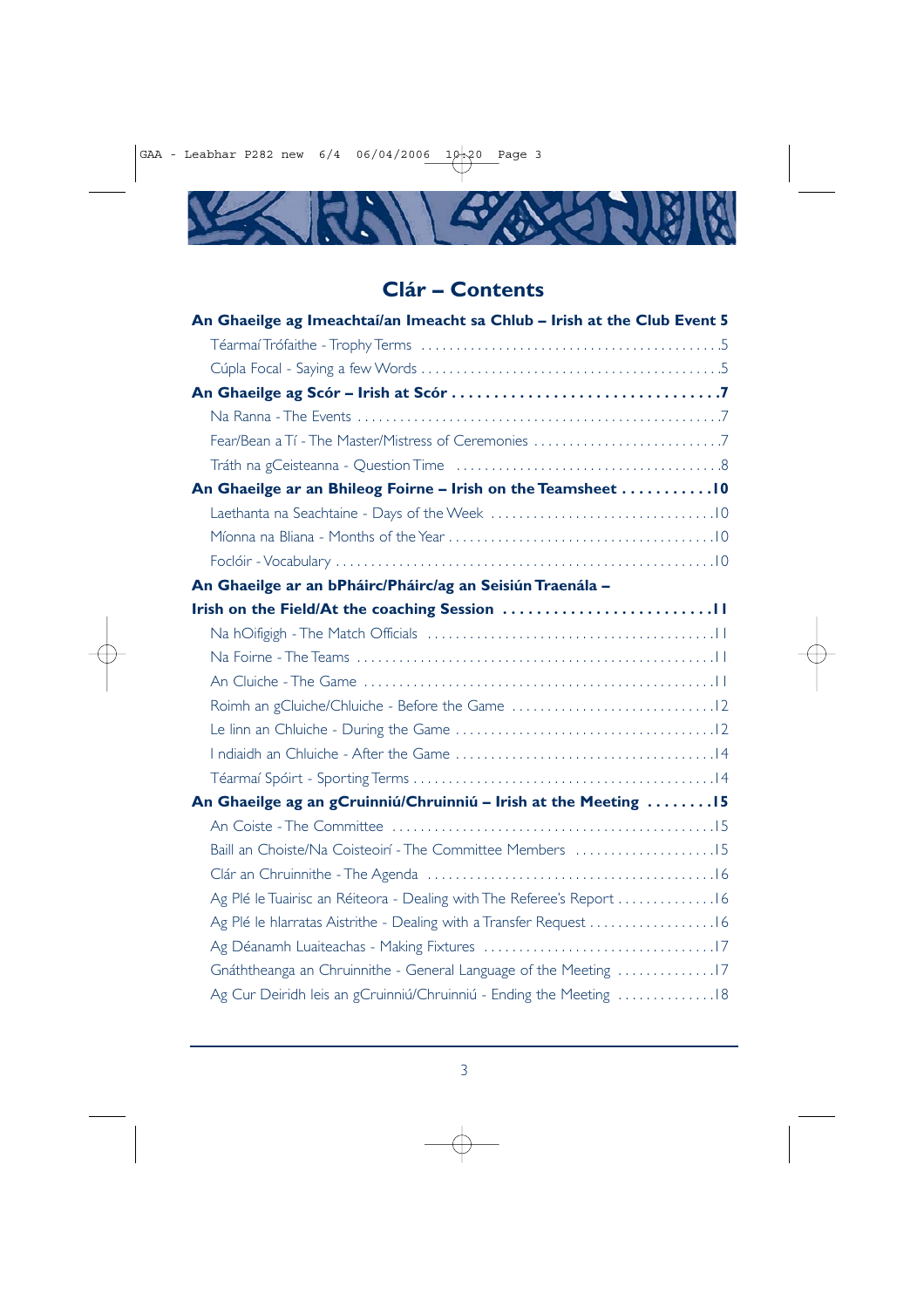

| An Ghaeilge i bhFógraí an Chluiche – Irish in the Match    |
|------------------------------------------------------------|
|                                                            |
|                                                            |
|                                                            |
|                                                            |
| An Ghaeilge i/san Fhógra Báis - Irish in a Death Notice 22 |
|                                                            |
| Example of a Death Notice for the father of a player 22    |
|                                                            |
|                                                            |
|                                                            |
|                                                            |
| Fógra Cruinnithe - Giving Notice of a Meeting 24           |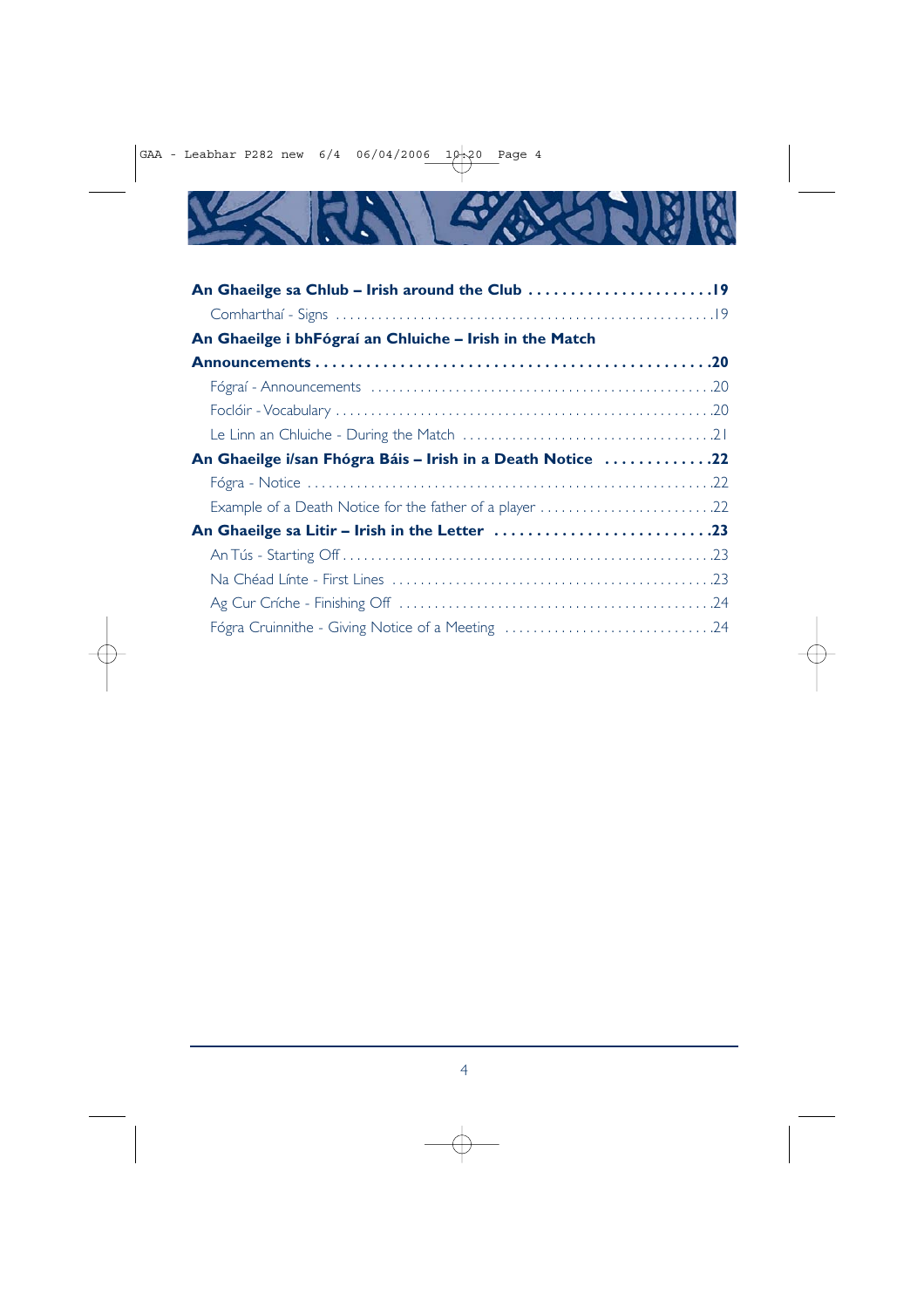

# **An Ghaeilge ag Imeachtaí/an Imeacht sa Chlub – Irish at the Club Event**

Sometimes you might be asked to speak at your dinner dance, or if you are a countyboard official, you will be invited to speak at many functions during the year. Here are some useful phrases to help you if you wish to use a *cúpla focal*.

#### **Téarmaí Trófaithe – Trophy Terms**

Bonn – *(bun)* Medal Corn – *(corn)* Cup Faoi dheich – *(fwee jie)* Under 10 Faoi dhó dhéag – *(fwee gaw yaig)* Under 12 Faoi cheathair déag – *(fwee kaher jaig)* Under 14 Faoi shé déag – *(fwee hay jaig)* Under 16 Mionúir – *(minnur)* Minors Sóisir/Sóisearaigh – *(soshirree)* Juniors Sinsir/Sinsearaigh – *(shinshirree)* Seniors Imreoirí faoi aois – *(imroree fwee eesh)* Underage players Imreoir na bliana – *(imrorr na blaineh)* Player of the year An t-imreoir is mó feabhais – *(eh chimror iss mow feowss)* Most improved player Pearsa cumainn na Bliana – *(parseh coming na blaineh)* Clubperson of the Year

#### **Cúpla Focal – Saying a few Words**

A Chathaoirligh – *(eh kaheerlee)* Mr. Chairman A Aíonna Speisialta – *(eh eena speshee-alteh)* Special Guests A Athair Urramaigh – *(a ahar urramee)* Reverend Father A Dhaoine Uaisle – *(a geenee ooshleh)* Dear People Thar ceann an Choiste – *(har kyun eh koshteh)* On behalf of the Committee

Ba mhaith liom fáilte a chur romhaibh go léir chuig an ócáid speisialta seo – *(ba wy lum fwaalcheh a kur rowve gawh lair higg on oakadge speshee-alteh shawh)* I would like to welcome you all to this special occasion

Tréaslaím libh/daoibh – *(chracelee-um deev)* I congratulate you

Gabhaim buíochas libh – *(go-um bweehas live)* I thank you (as an chuireadh – *(iss eh kurroo)* for the invitation)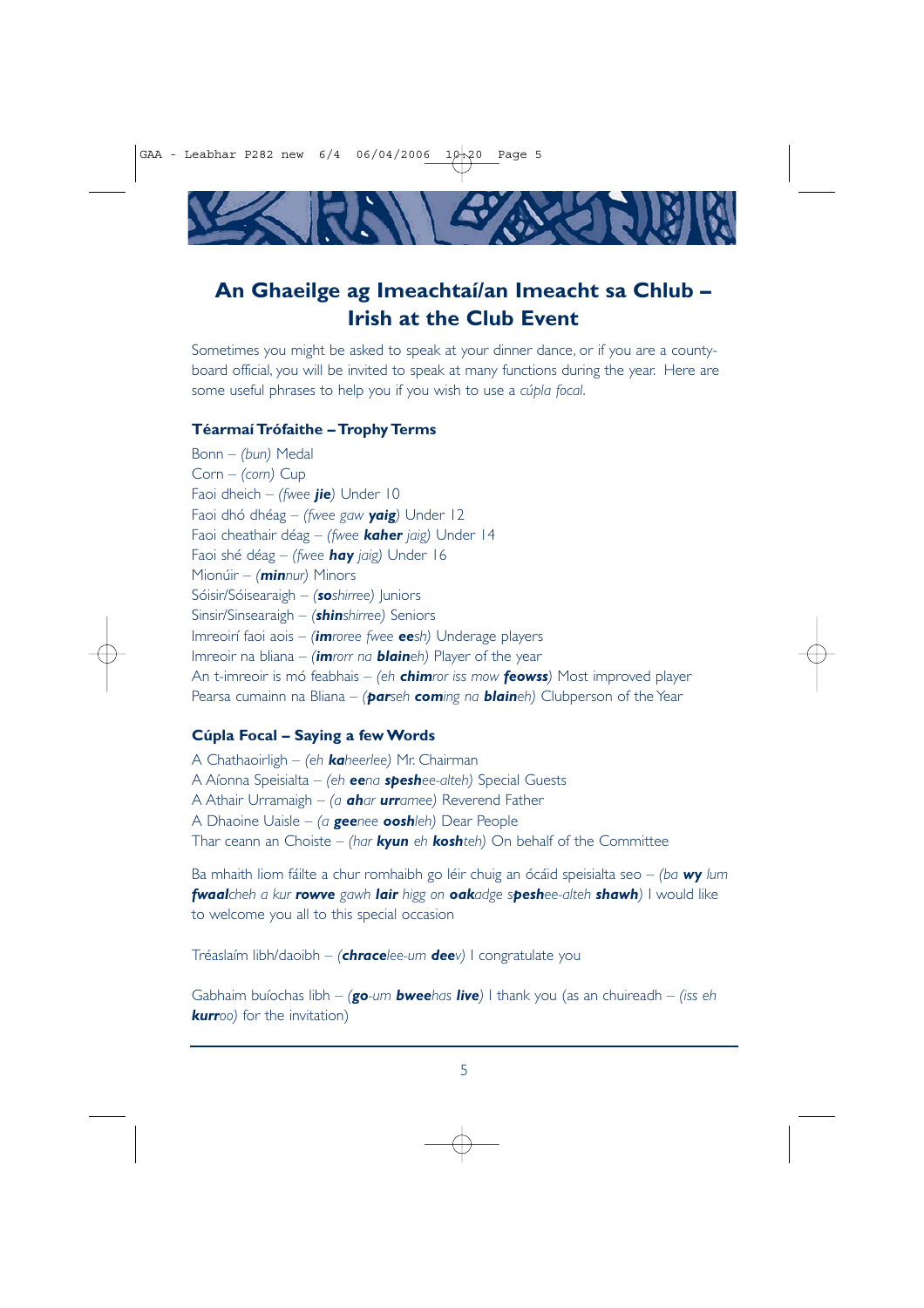

Gabhaim buíochas libh as ucht cuireadh a thabhairt dom bheith anseo anocht (I thank you for the invitation to be here tonight)/as an chuireadh teacht anseo anocht – *(go-um bweehas live ass eh kuroo chockt anshawh in ocktt)* I thank you for the invitation to come here tonight

Tréaslaím libh an obair a dhéanann sibh – *(chracelee-um deev in ubar a yaanann shiv)* I congratulate you for the work you do

…ar son Chumann Lúthchleas Gael – *(air son comin looh-class gale)* on behalf of /for the GAA

…ar son an Choiste – *(air son eh koshteh)* on behalf of the committee

Tá súil agam go mbeidh oíche bhreá agaibh anocht agus go mbeidh bliain mhaith romhaibh an bhliain seo chugainn – *(tah sool ugum gaw may-ee ee-heh vrey ugiv inockt agus blee-in wyh rove in vlee-in shoog-een)* I hope you have a great night tonight and a good year next year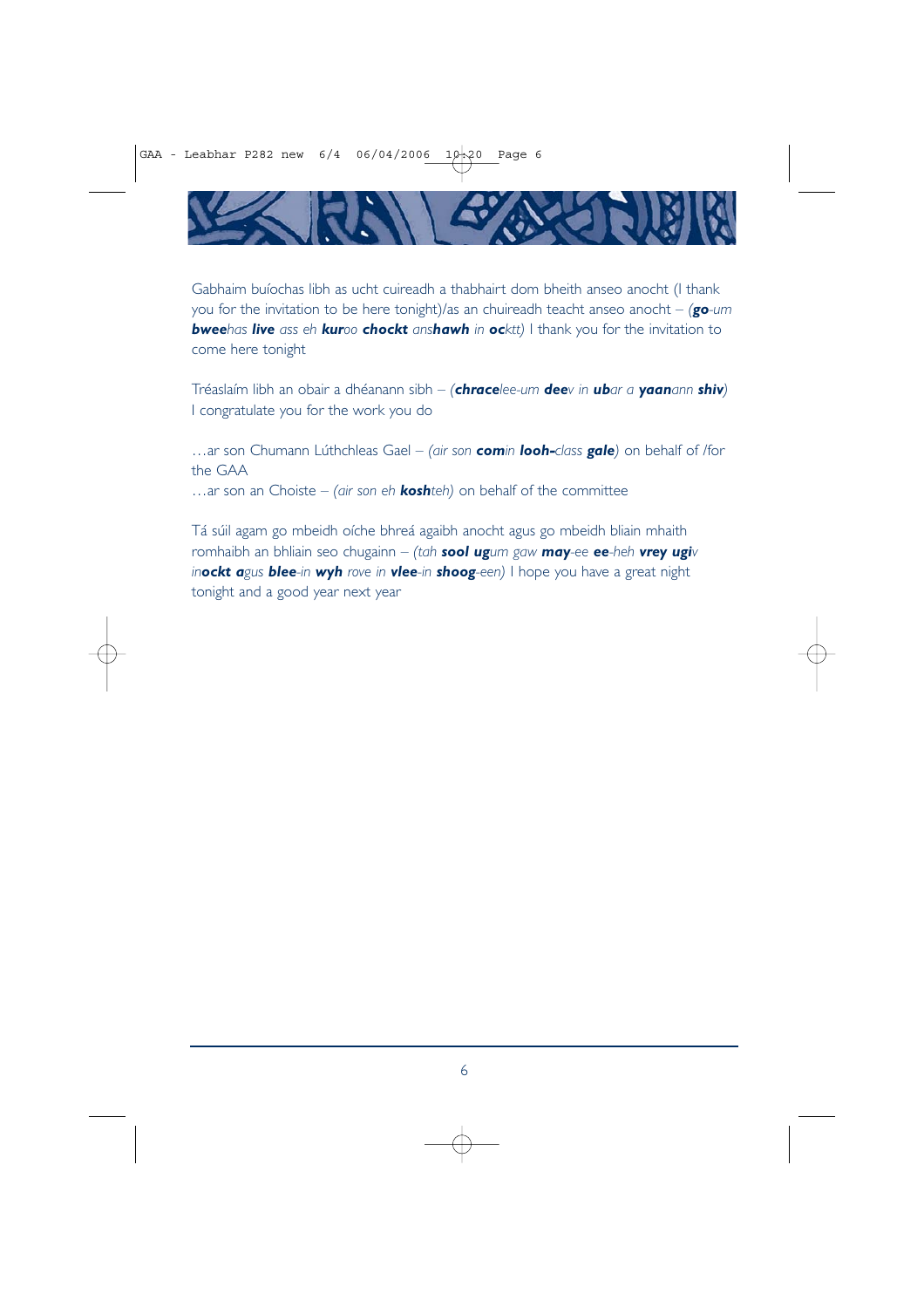

# **An Ghaeilge ag Scór – Irish at Scór**

### **Na hImeachtaí/Na Ranna – The Events**

the rest of the clár.

An Rince Foirne – *(in rinkeh four-nyeh)* Céilí Dancing An Aithriseoireacht – *(on aahrishawr awckt)* The Recitation An Amhránaíocht Aonair – *(in awranee-awkt eenur)* The Solo Singing An Ceol Uirlise – *(eh kyawl urlisheh)* – Instrumental Music An Bailéadghrúpa – *(eh balaid groupa )* The Ballad Group An Nuachleas – *(in noowa-class)* The Novelty Act Tráth na gCeisteanna – *(traneh gesht-chinneh)* The Quiz An Rince Seit – *(eh rinkeh shetch)* Set Dancing

## **Fear/Bean a Tí – The Master/Mistress of Ceremonies**

Seo an chéad bhabhta – *(shaw heh kayd wowteh)* This is the first round Seo an dara babhta – *(shaw eh dara wowteh)* This is the second round Seo babhta ceannais an chontae – *(shaw bow-teh kyannish eh conday)* This is the county final Seo an babhta leathcheannais – *(shaw eh bow-teh lah-kyannish)* This is the semi-final Seo an babhta cúige – *(shaw eh bow-teh coo-gyeh)* This is the provincial final Na hiomaitheoirí – *(neh hummihorrey)* The competitors Na moltóirí – *(neh mulltorrey)* The adjudicators An lucht éisteachta – *(eh luckt aysh-chuckteh)* The audience Agus anois, a dhaoine uaisle; an chéad iomaitheoir eile – *(agis inish a geeney oo-ashla; in kayd ummahorr elleh)* And now, ladies and gentlemen; the next competitor Is as Contae Ard Mhacha é/í/iad – *(Iss ass kunday ard waheh ay/ee/eeyid)* He/she/they come from County Armagh Agus canfaidh/casfaidh ceolfaidh sé/sí/siad – *(agis kyawlhe shay/shee/sheeyid)* And he/she/they will sing Agus seinnfidh/buailfidh sé/sí/siad – *(agis booalhe shay/shee/sheeyid)* And he/she/they will play Tugaigí bualadh bos do na hiomaitheoirí ar fad – *(tug igyee booaloo boss dun eh hummahorrey air fad)* Give a round of applause to all the competitors Agus anois, beidh sos gairid againn – (*agis inish bayee sos guridge uging)* And now we'll have a short break Fáílte ar ais, a dhaoine uaisle, agus anois, rachaimid ar aghaidh leis an gcuid/chuid eile den chlár – *(fwaalcha irash eh geeney oo-ashla agus inish rahamwidge air ay-ee lesh in cudge ella den clarr)* Welcome back, ladies and gentlemen, and now we'll continue with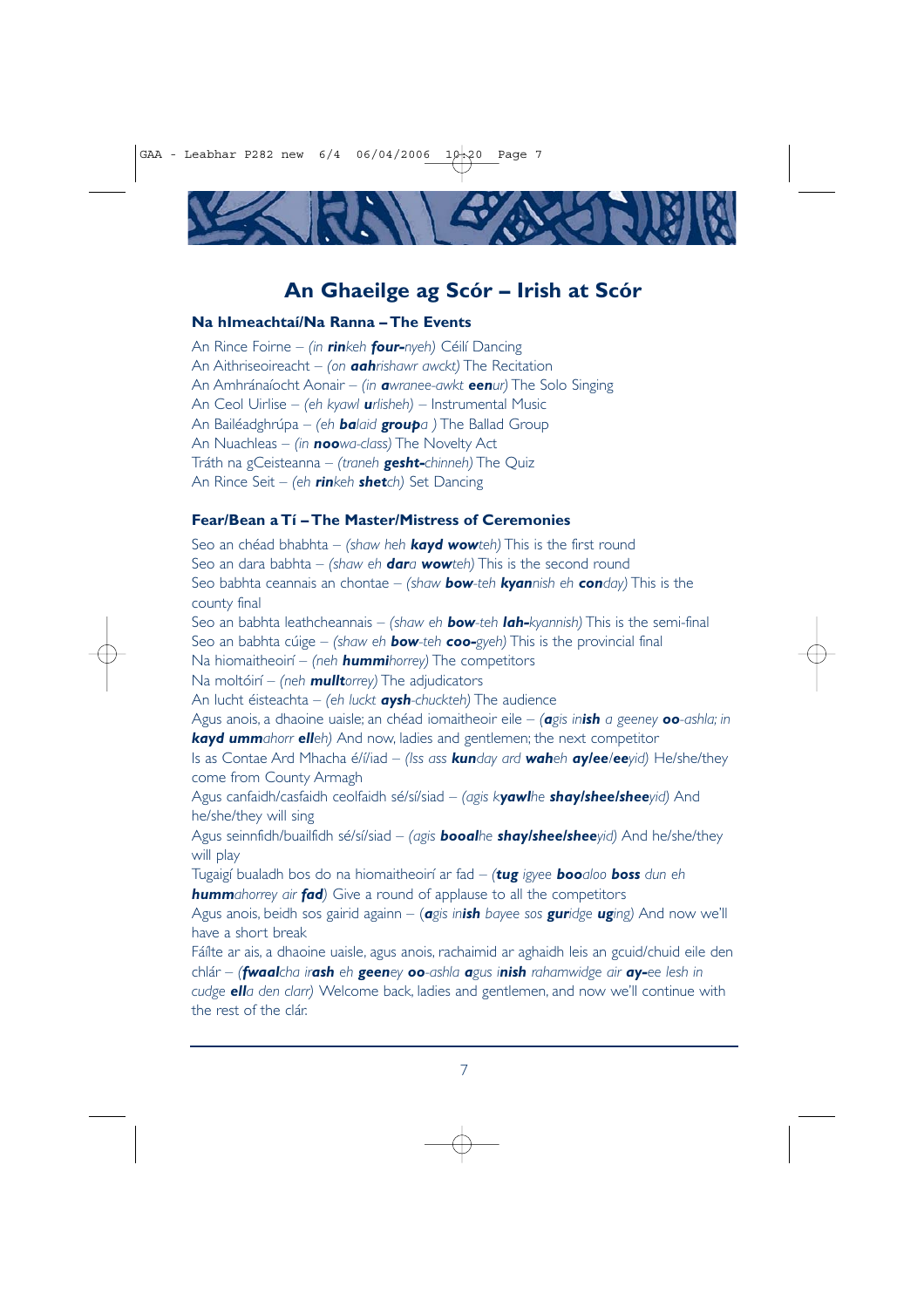

#### **Tráth na gCeisteanna - Question Time**

In every Scór Quiz, there is a *Ceist as/na Gaeilge*.This question is usually a GAA question. Here are some expressions you might hear.

Cén contae ina/a bhfuil \_\_\_\_ ina bhainisteoir acu? – *(ken cunday eh will \_\_\_ ina wanishtchorr acu)* Which county has \_\_\_\_\_ as its manager? Cén dath atá ar gheansaí fhoireann \_\_\_\_\_? – (*ken dah ata air yancie urinn \_\_\_\_\_)* What colour is the **iersey?** 

Cé bhuaigh/a bhain ... – *(kay win)* Who won...?

- Cluiche Ceannais na hÉireann *(cleeheh kyanish na hair-un)* the All Ireland Final
- Cluiche Ceannais Uladh/Laighin/Connacht/Mumhan *(cleeheh kyanish uloo/lieyin/connockt/moo-in)* Ulster/Leinster/Connacht/Munster final
- Cluiche Ceannais Chontae ... *(cleeheh kyanish cunday)* the ... county final

Sa Bhliain – *(seh vlee-in)* in the year

- (Míle) naoi déag *(meeleh nee jaig)* 19...
- Dhá mhíle *(gaa veeleh)* 20...

After you hear *naoi déag,* or *míle naoi gcéad,* you'll hear the actual year, e.g. Seasca a trí – *(shaska chree)* sixty three Sé déag – *(shay jaig)* sixteen Ochtó a dó – *(ocktaw a daw)* eighty two

Urraíocht – *(urree-ockt)* Sponsorship Urraitheoirí – *(urrahorr-ee)* Sponsors Cé hiad urraitheoirí fhoireann an Dúin? – *(kay hayd urrahorr-ee urrunn in doon)* Who are the sponsors of the Down team?

Curaidh – *(curry)* Champions Curaidh na hÉireann – *(curry na hayr-un)* All Ireland Champions

Cén t-ainm/Cad é an t-ainm atá ar ...? – *(cidgay an tenyim ata air)* What is the name of ...?

Cén t-ainm/Cad é an t-ainm atá ar an gcontae/chontae is mó i gCúige \_\_\_\_? – *(cidgay an tenyim ata air eh cunday iss mow eh gooigyeh \_\_\_\_\_)* What is the name of the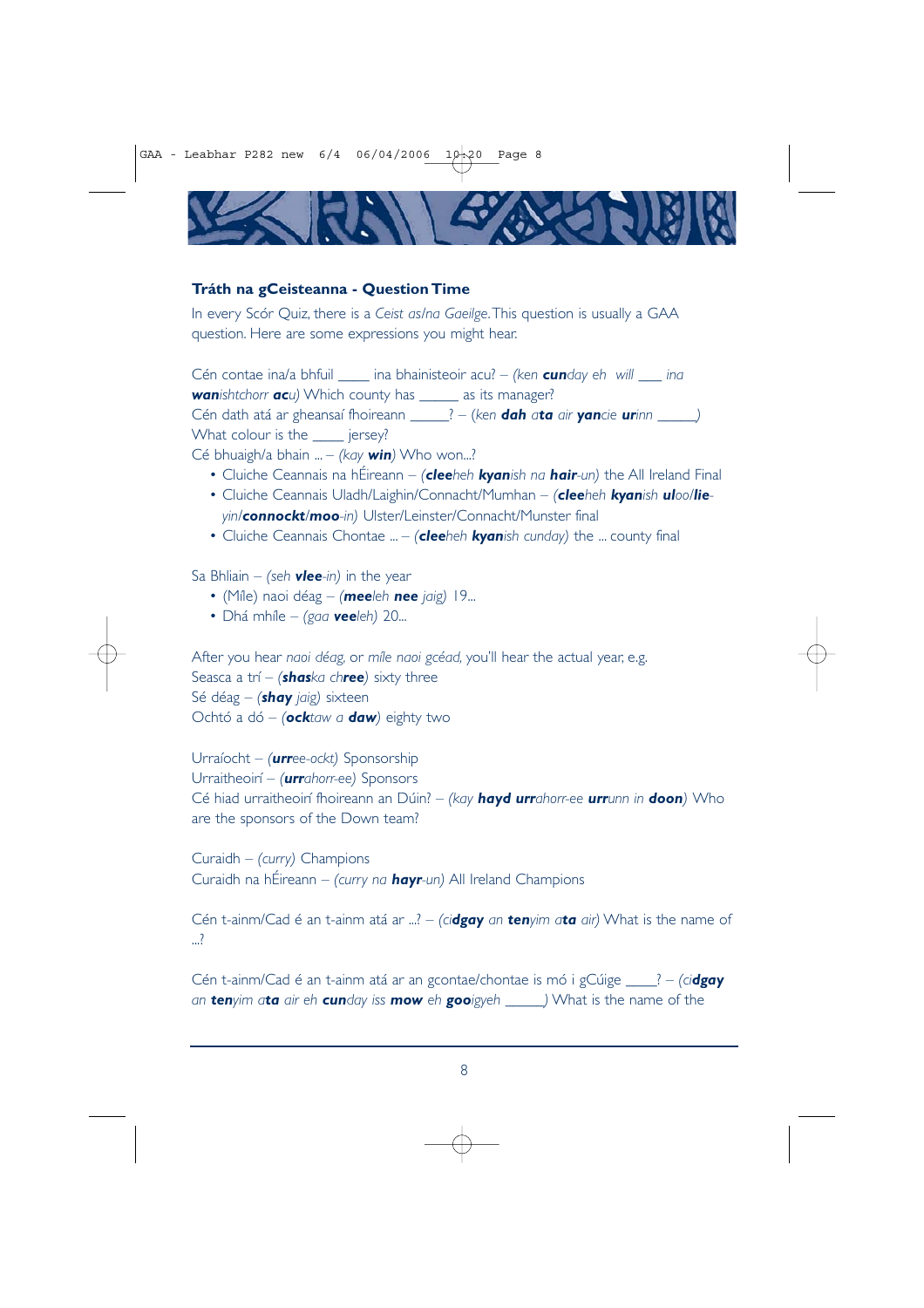

biggest county in the Province of \_\_\_\_\_?

Cén t-ainm/Cad é an t-ainm atá ar an gcontae/chontae is lú i gCúige \_\_\_\_? – *(cidgay an tenyim ata air eh cunday iss loo eh gooigyeh \_\_\_\_\_)* What is the name of the smallest county in the Province of \_\_\_\_\_

Cén contae ina bhfuil Páirc Mhic Easmainn? – *(kane cunday ina willh pwaark vic* **ass***mwing*) In which county is Casement Park?

9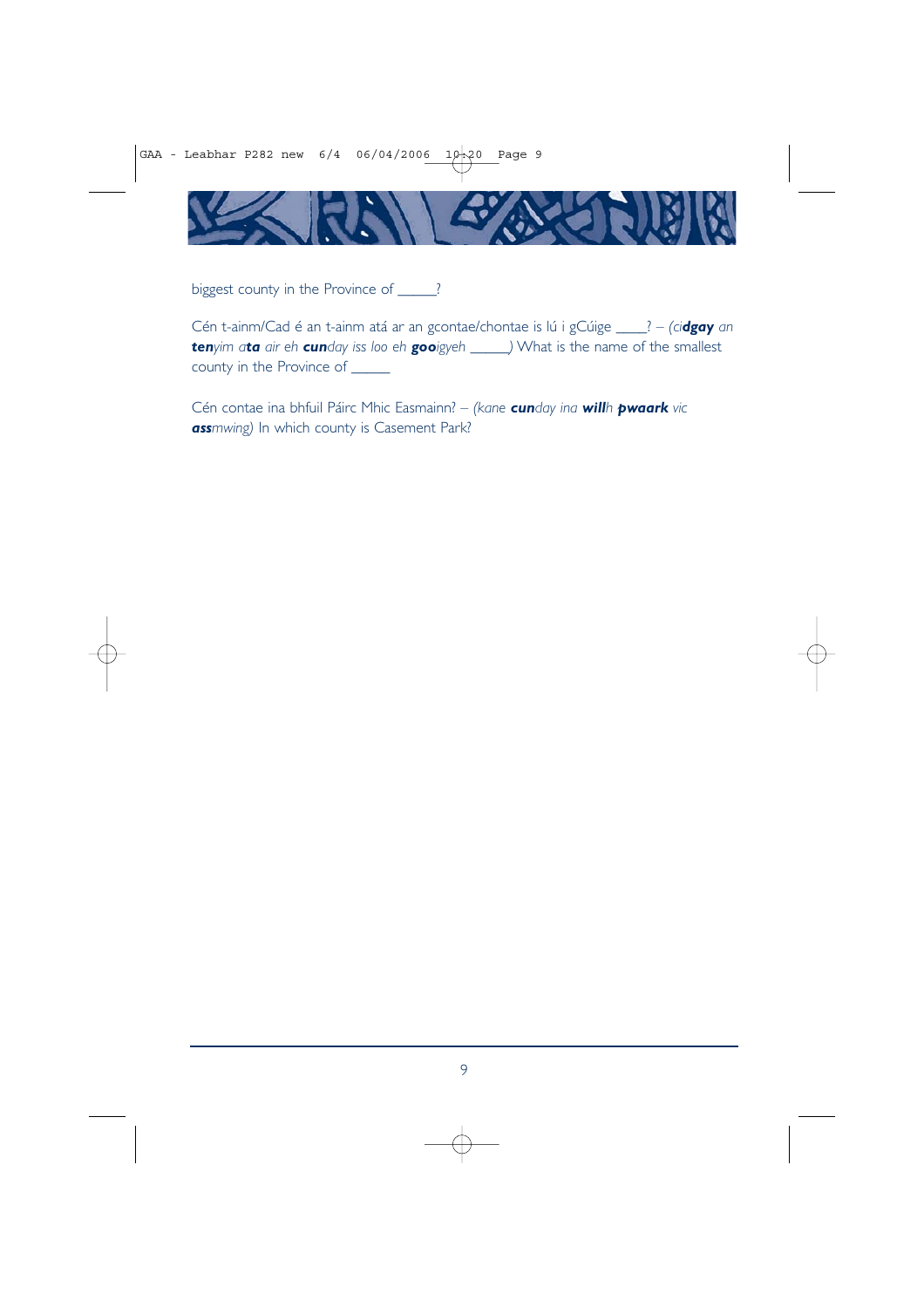

# **An Ghaeilge ar an mBileog/Bhileog Foirne – Irish on the Teamsheet**

The job of filling in the teamsheet usually falls to the club secretary. Below is all the relevant information required to fill in the teamsheet *as Gaeilge*.

Firstly, you'll have to fill in the date.

#### **Laethanta na Seachtaine – Days of the Week**

An Luan – *(eh loo-an)* Monday; An Mháirt – *(eh warch)* Tuesday; An Chéadaoin – *(eh kaydeen)* Wednesday*;* An Déardaoin – *(eh jerdeen)* Thursday; An Aoine – *(in eenyah)* Friday; An Satharn – *(eh sahurn)* Saturday; An Domhnach – *(eh do nah)*.

### **Míonna na Bliana – Months of the Year**

Eanáir – *(anirh)*, Feabhra – *(fowra)*, Márta – *(mwaarteh)*, Aibreán – *(ibrin)*, Bealtaine – *(baaltinyeh)*, Meitheamh – *(meh-hew)*, Iúil – *(ool)*, Lúnasa – *(looniseh)*, Meán Fómhair – *(maan foe-war)*, Deireadh Fómhair – *(jeroo foe-war)*, Samhain – *(Sow –in),* Nollaig – *(Noll-lick)*.

When writing the date, you just put a *ú* beside the number So Sunday 23rd July is *An Domhnach 23ú Iúil*

#### **Foclóir – Vocabulary**

Comórtas – *(come-urtis)* Competition Sraithchomórtas – *(sryh come-urtis)* League Craobhchomórtas – *(creeve come-urtis)* Championship

Cluiche ceannais – *(cleeheh kyanish)* Final Cluiche leathcheannais – *(cleeheh lah kyanish)* Semi-final Cluiche ceathrúcheannais – *(cleeheh kyahroo kyanish)* Quarter final

It is important to make a real effort to write the players' names in Irish. There are many books containing Irish surnames, but the one most used is *An Sloinnteoir Gaeilge agus an tAinmneoir* by Muiris Ó Droighneáin.This is available or can be ordered from most bookshops. If there are non-nationals on your team, it is better to leave their entire names in their own language.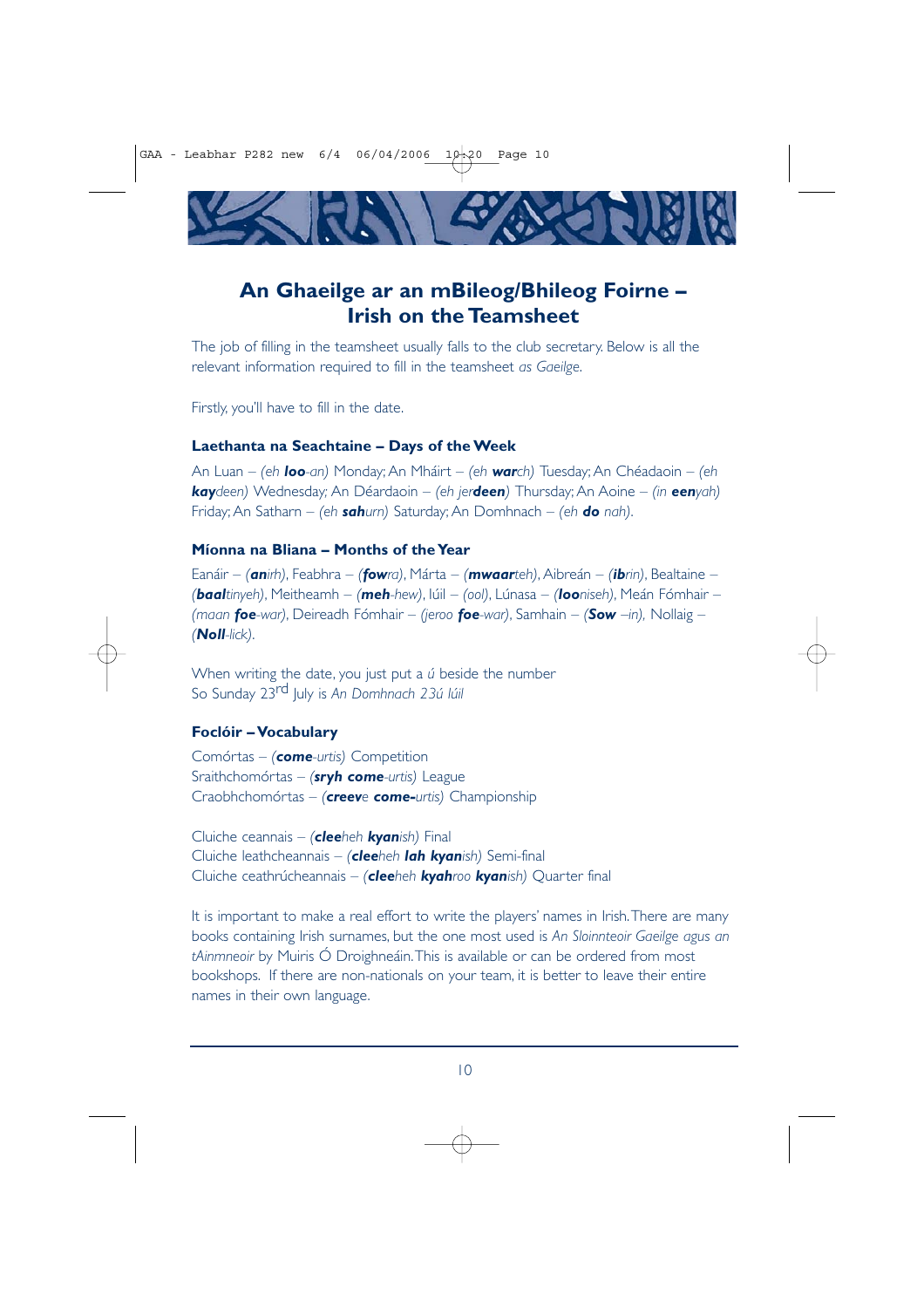GAA - Leabhar P282 new  $6/4$  06/04/2006 10-20 Page 11



# **An Ghaeilge ar an bPáirc/Pháirc/ag an Seisiún Traenála – Irish on the Field/at the Coaching Session**

Nowhere, do we hear a more colourful use of language than at the gaelic match. Below are some phrases which should add even more colour to the occasion.

#### **Na Maoir/Na hOifigigh – The Match Officials**

An réiteoir – *(eh raychorrh)* The referee An fear líne – *(eh farh leeneh)* The linesman Na maoir chúil – *(neh mwee ir)* The umpires An maor líne – *(eh mweer leeneh)* The sideline official

#### **Na Foirne – The Teams**

Tosaí – *(tossy)* Forward Cúlaí – *(cooley)* Back Cosantóir – *(kawssintorr)* Defender Cúl báire – *(cool bwaareh)* Goalkeeper Bainisteoir – *(bwannish chor)* Manager An fhoireann eile – *(in urrin elleh)* The opposition An fhoireann bhaile – *(in urrin walah)* The home team Na cuairteoirí – *(neh koor chorree)* The visitors An lucht tacaíochta – *(eh locked tack-ee-okta)* The supporters

## **An Cluiche – The Game**

An chéad leath – *(eh kayde lah)* The first half An dara leath – *(eh dareh lah)* The second half Tús/deireadh na chéad leithe – *(toos/jeroo na kayde lie-heh)* Beginning/end of the first half Gaoth láidir – *(gee laajirh)* A strong wind Cluiche dúshláin/cairdiúil – *(cleeheh carjool)* A challenge match Cluiche sraithe – *(cleeheh sryheh)* A league match Cluiche craoibhe – *(cleeheh creeveh)* A championship match Comhscór – *(coe scawr)*A level match/draw Athimirt – *(ah-im-irch)* A replay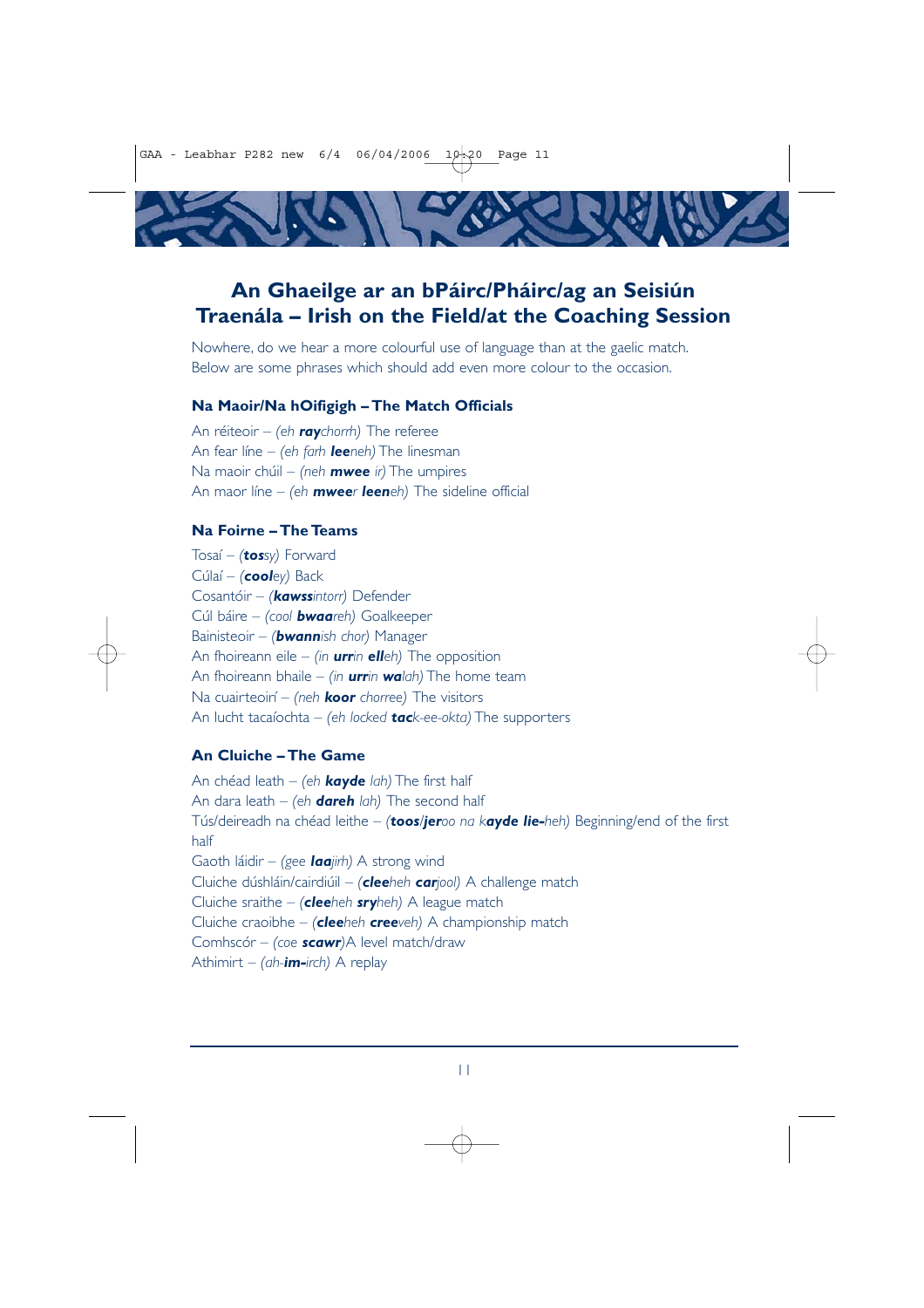

#### **Roimh an gCluiche/Chluiche – Before the Game**

Tá spiorad/croí iontach agaibh. /Tá meon ar dóigh ionaibh, *(teh meown air doe-wee iniv*) You have a great spirit!

Is féidir an lá a thabhairt linn. /Thig linn seo a thabhairt linn, *(hig ling shawh a hoarch ling)* We can win this!

Buafaimid é seo/Bainfimid seo, *(bwinhimwidge shawh)* We're going to win this! Rinneamar an beart cheana/Rinne muid roimhe é, *(ring mwidge riveh ay)* – We did it before!

Ná buairigí bhur gceann leo, *(neh boorig-gee wur gyon law)* Don't annoy your heads with them!

Ar ór na cruinne ná … – *(air ore na kringyeh na)* For the love of God (goodness sake) don't …!

Bígí faichilleach – *(beegee fyhil-yak)* Be on your guard!

Coinnígí súil ghéar ar mo dhuine/bhean – *(kingyigy sool yair ar moh gunya/vanh)* Keep a close eye on so and so!

Amach linn – *(amah ling)* Away we go!

Maith sibh, a fheara / chailíní, *(my shiv a colleenee)* Come on, men/girls!

## **Le linn an Chluiche – During the Game**

Tá siad againn – *(teh shid ageeng)* We have them! Tá sí agam – *(teh she ugim)* I have it *(the ball)!* Sin an bealach – *(shin ehbalah)* That's the way! Imeartha go maith – *(imurha goh myh)* Well played! Maith thú, a *Ainm* – *(my whooh eh \_\_\_\_)* Well Done, *Name!* Maith thú féin – *(my whoo hain)* Good man/girl yourself! Bullaí fir / mná – *(bully firh / mraa)* Good man/woman! Coinnigh ag dul – *(kingyee ehgoll)* Keep going! Pasáil an liathróid – *(pwassal ehlayridge)* Pass the ball! Cuir anall í – *(kur nal ee)* Pass it across to me! Cuir anonn í – *(kur anon ee)* Send it across! (to someone) Fág agam í – *(fwaag ugim ee)* Leave it to me! Fág aige/aici í – *(fwaag eggeh/ekee ee)* Leave it to him/her! Na lig dó/di dul tharat/Ná lig thart leat é/í – *(nah lig heart lat ay/ee)* Don't let him/her by (past) you! Fan leis/léi – *(fan lesh/layhee)* Stay/stick with him/her! Tá sé/sí agat – *(teh shay/shee ugat)* You have him/her! Is leatsa/leat í – *(iss lat ee)* It's yours!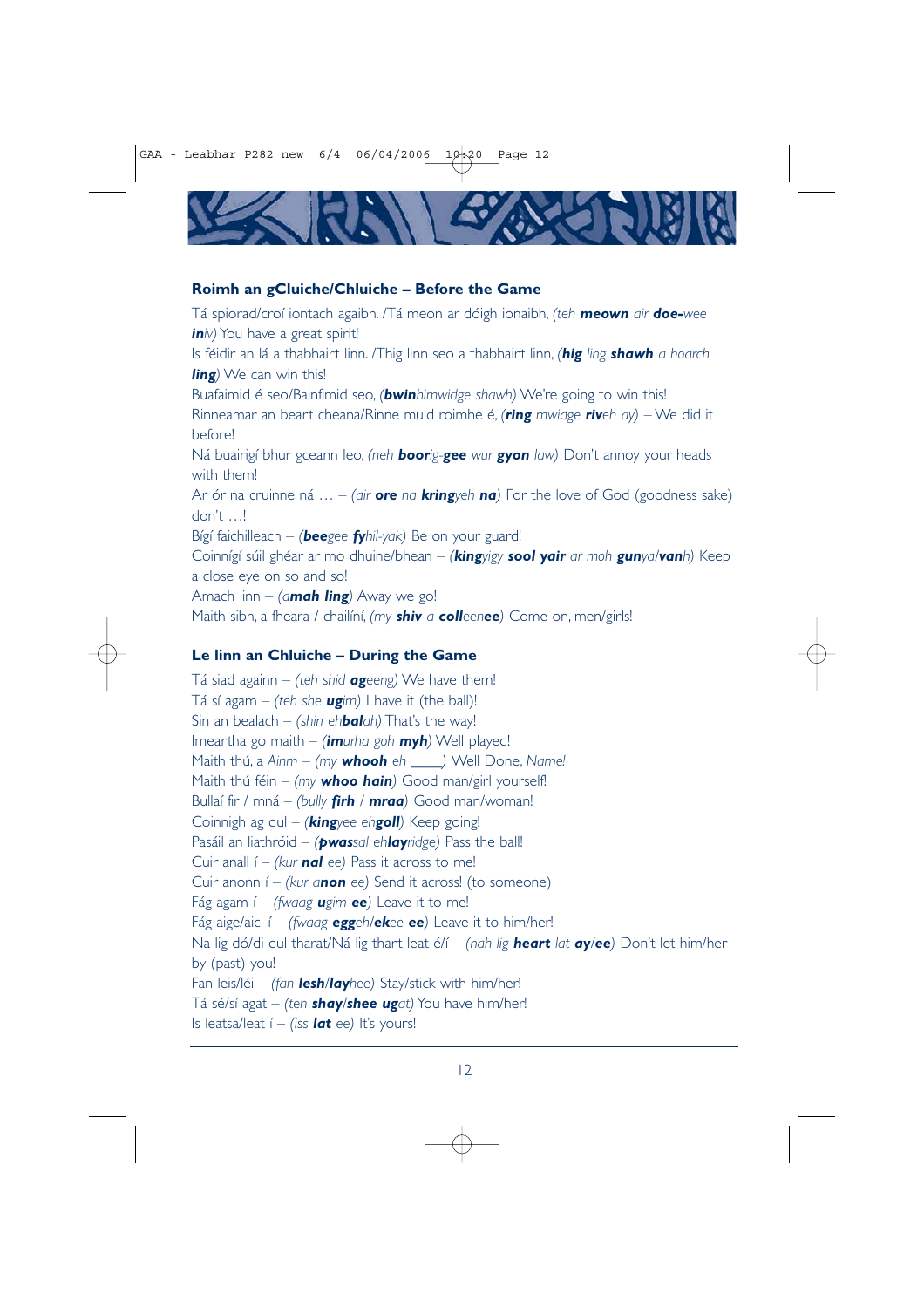

Is liomsa í – *(iss lumsa ee)* It's mine! Is linne an imirt – *(iss lingya a nyimirch)* It's our ball! Blocáil é/í – *(blockal ee)* Block it! Fan siar/thiar – *(fan here)* Stay back! Fan san áit ina/a bhfuil tú – *(fan san aatch a will too)* Stay where you are! Ná corraigh – *(na corry)* Don't move! Imigh suas chun tosaigh – *(imee soos un tossy)* Move up forward! Imigh thusa suas chun tosaigh – *(imee hisseh soos un tossy)* You move up forward! Fanaigí socair, a fheara/a chailíní – *(fanigee socker areh/a caaleenee)* Settle down, men/girls! Coinnigh íseal é/í – *(kingey eeshil ee)* Keep it low! (Ná) Cuir isteach go hard é/í – *((na) kur shtak goh hard ee)* (Don't) Send it in high! Glac an cúilín – *(glack eh cooleen)* Go for the point! Tabhair aire do/Coimhéad mo dhuine/mo bhean – *(kivid muh ginyeh/muh vanh)* Mind/watch that man/woman Coimhéad súil ar/do dhuine/do bhean – *(kivid duh ginyeh/duh van)* Watch (mark) your man/woman (mark up!) Fear ar gach fear/ar achan fhear – *(farh air gah farh/air ahin yarh)* every man a man! Cuir uait é/í – *(kur oowitch ee)* Let it go! (the ball) Ardaigh/Tóg an liathróid! – *(toe-geh lairodge)* Lift the ball! Coimhéad an liathróid ard – *(kivid eh lairodge ard)* Mind the high ball! Cé leis an fear/an bhean úd/údaí? – *(kay lesh eh far/eh van iddy)* Whose is that man/woman? Cé atá ar an bhfear/mbean/fhear/bhean sin? – *(kay teh air eh nyarh/van shinh)* Who's on that man/woman? Gabhadh duine éigin ar an bhfear/mbean/fhear/bhean sin – *(go-oo dinyegin air in yarh/van shinh)* Somebody go on (mark) that man! Gabh ar an bhfear/mbean/ fhear/bhean sin – *(go air an yar/van shin)* Mark that man/woman! Fan leis/léi/ Lean de/di – *(lan deh/dee)* Stick to him/her! Caithfidh sibh fanacht leo/leanúint/leanstan díobh – *(kahee shiv lanoo-winch/lanstin deefa)* You have to keep on them! Caithfidh sibh fanacht ar bhur bhfir/mná – *(kahee shiv fanockt air wurh virh/mraa)* You have to stay on your men/women! Caithfidh sibh iad a leanúint – *(kahee shiv ayid eh lanoo-winch)* You'll have to follow them up! Chuaigh sí/sé ar fóraoil – *(hooah shee ar forreel)* It went wide!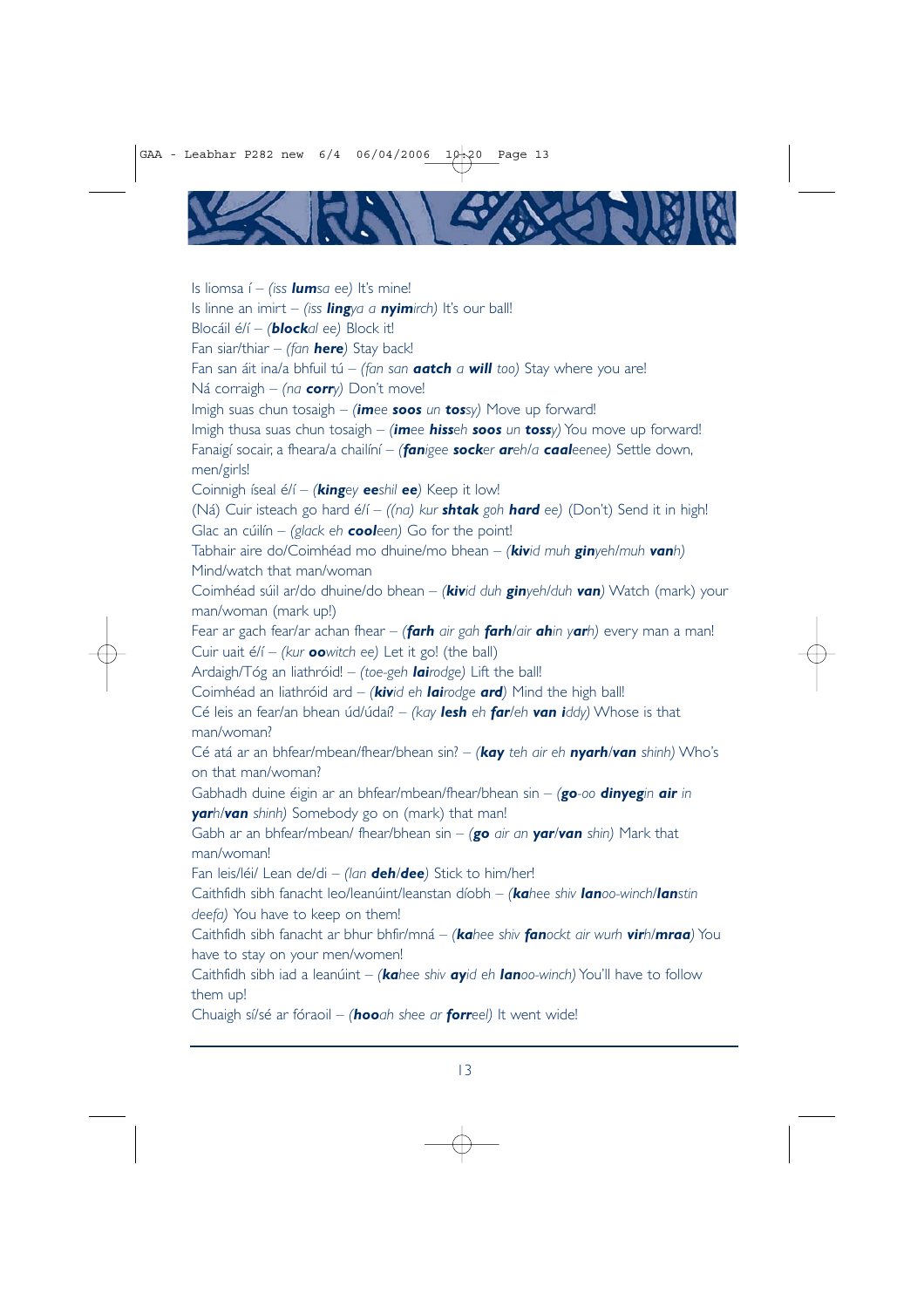

Scaoil amach an bobailín – *(skeel amah eh bobaleen)* Let it Rip! Maith an cúilín – *(my a cooleen)* Good point Scaoil uait é/í ! – *(skeel oowitch ee)* Release it!

## **I ndiaidh an Chluiche – After the Game**

D'imir tú/sibh an-chluiche/cluiche/den scoth/ar dóigh – *(jimir shiv klihair daw-ee)* You played a great game! Rinne tú/sibh gnó/gnóithe breá – *(ring too/shiv grow/greeheh braah) great work* Bhí an t-ádh linn/liom – *(veen ta ling/lum)* We were lucky! Bhí mí-ádh orainn/Bhí muid mí-ádhúil – *(vee mwidge mee-ahwill)* We were unfortunate! Rinne sibh bhur ndícheall – *(ring shiv wur neehill)* You did your best! Rinne sibh obair iontach amuigh ansin – *(ring shiv ubwirh eentah amwee hanshin)* You did brilliant work out there! Bhí sibh millteanach falsa – *(vee shiv millchinah falseh)* You were awfully lazy!

### **Téarmaí Spóirt – Sporting Terms**

Saorchic – *(seerkick)* – A free kick Feall – *(faal)* A foul Ruathar aonair – *(roohur)* A solo run Cúl – *(cool)* A goal Cúilín – *(cooleen)* A point Seachaí – *(shahee)* A wide Ar fóraoil – *(air forreel)* (It went) wide Liathróid – *(layradge)* A ball Sliotar – *(shliter)* A hurling ball Peil Ghaelach – *(pell gaylah)* Gaelic football Iománaíocht – *(ummanee-ockt)* Hurling Peil na mban – *(pell na manh)* Ladies' football Camógaíocht – *(ka mowgeeockt)* Camogie Cic éirice – *(kick errika)* A penalty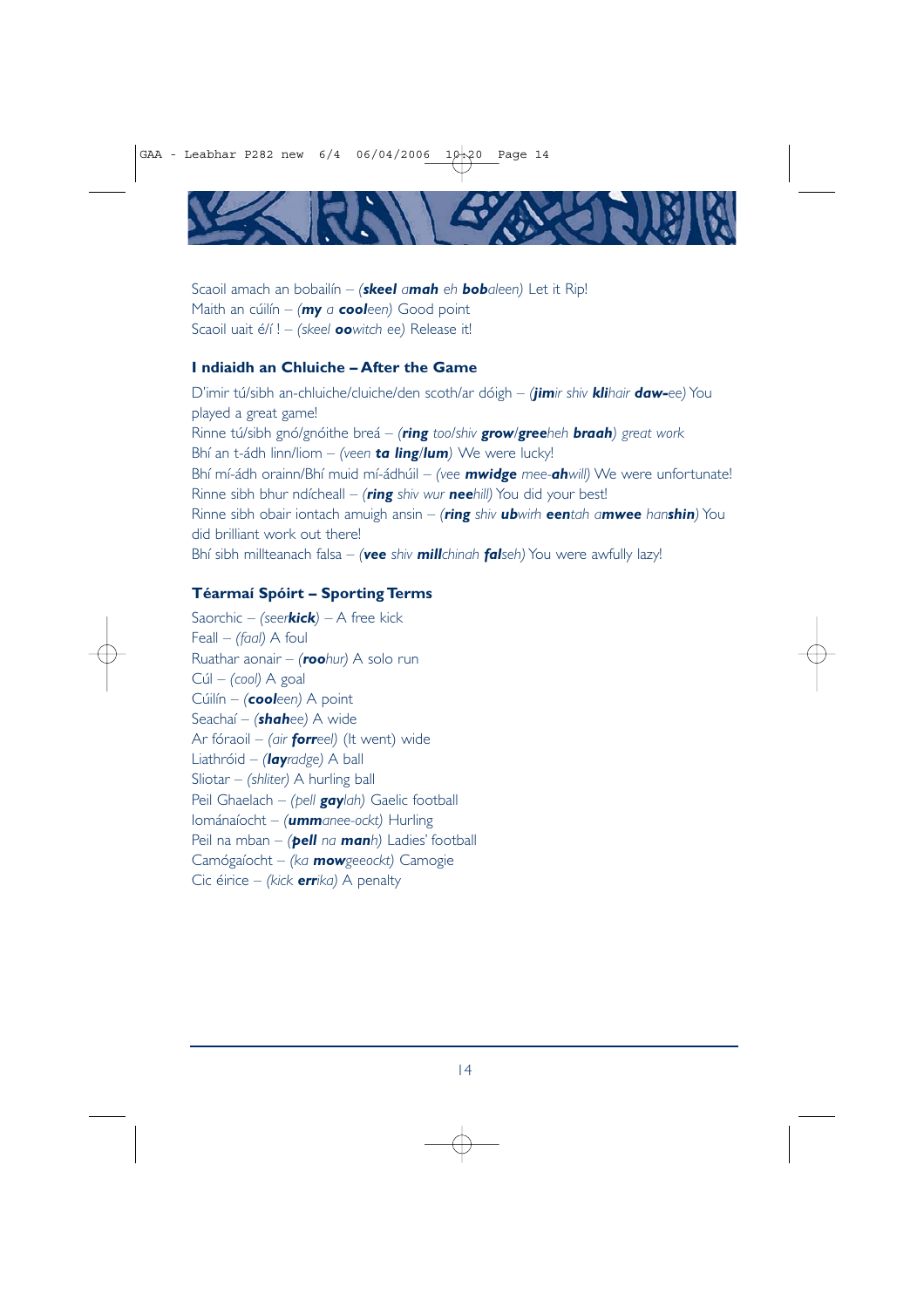

# **An Ghaeilge ag an gCruinniú/Chruinniú – Irish at the Meeting**

GAA Officials attend many meetings each year. In all meetings, there are sentences and phrases which are commonly used and which could be said in Irish. Most county officials, through experience, are conversant with the specific language used in meetings and can follow the theme of an agenda item which is conducted through Irish.

Below are the most commonly used Irish expressions used at GAA meetings.

## **An Coiste – The Committee**

An Coiste Bainistíochta – *(i koshcheh banishcheeokta)* The Management Committee An Ard-Chomhairle – *(in aard koreleh)* The Central Council An Chomhairle Chúige – *(i koreleh coowigeh)*The Provincial Council An Coiste – *(i koscheh)* The Committee An Coiste Contae – *(i koshcheh cunday)* The County Committee Coiste Riaracháin na gCluichí – *(koshcheh reerakan na glihee)* Games' Administration **Committee** An Coiste Airgeadais/Coiste an Airgid – *(koshcheh in airehgidge)* The Finance **Committee** Fochoiste – *(foh koshcheh)* Sub-Committee

### **Baill an Choiste/Na Coisteoirí – The Committee Members**

Na hOifigigh – *(neh hoffigee)* The Officers An tUachtarán – *(eh tooaktran)* The President An Cathaoirleach, *(eh kahirlah)* The Chairperson An Rúnaí – *(eh rooney)* The Secretary An Cisteoir – *(eh kishturh)* The Treasurer An Cláraitheoir – *(eh clareehorr)* The Registrar An Leas-Uachtarán – *(eh lass ooaktran)* The Vice President Iontaobhaí – *(in teewee)* A Trustee A Uachtaráin, *(a ooaktarin)* Mr. President A Chathaoirligh, *(a kaiherlee)*– Mr. Chairman Ionadaí Contae – *(innadee cunday)* County Representative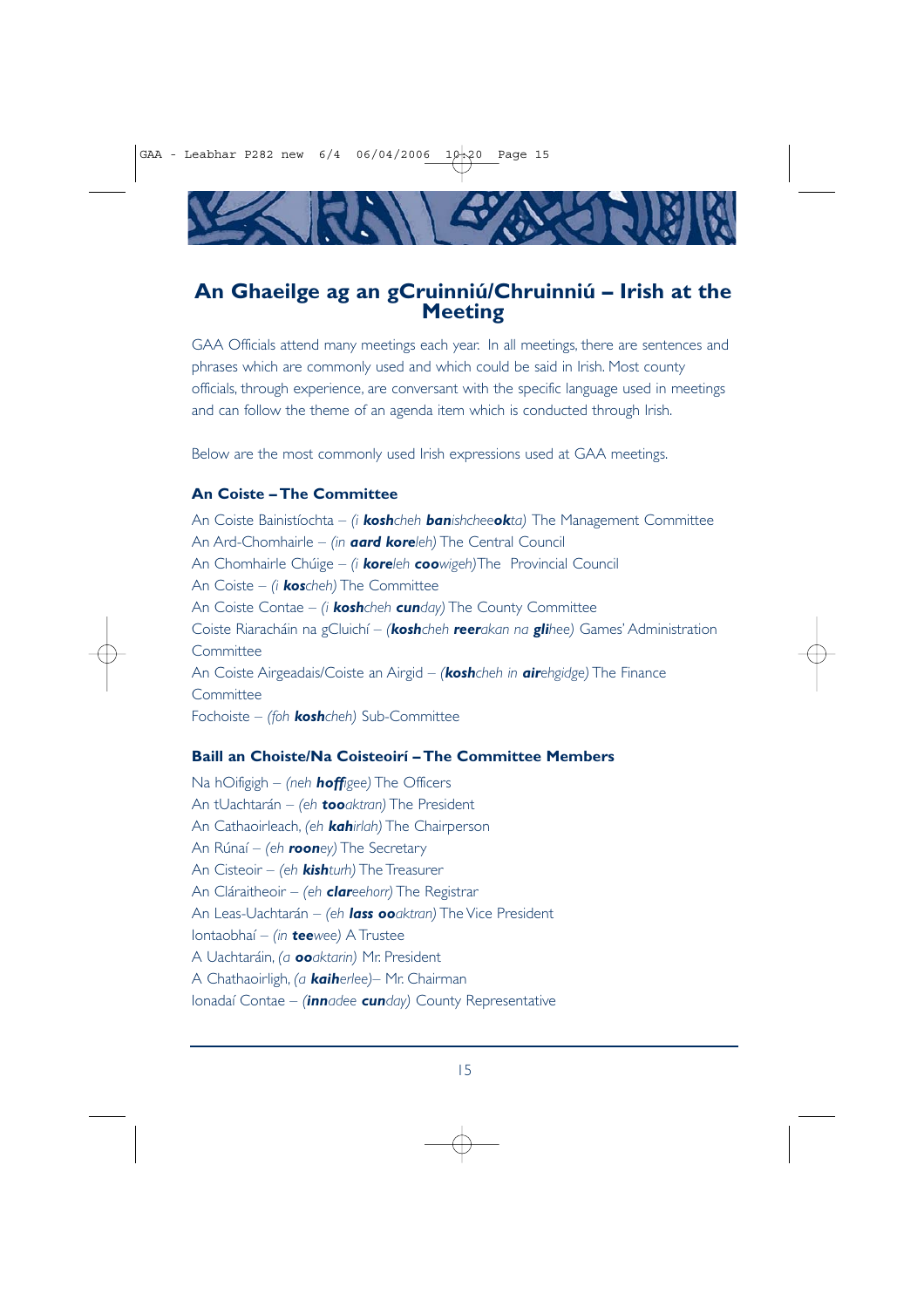

#### **Clár an Chruinnithe – The Agenda**

Miontuairiscí – *(minn toorishkee)* Minutes Ag éirí as na miontuairiscí – *(egg eerie iss na minn toorishkee)* Matters arising Comhfhreagras – *(koragriss)* Correspondence Aon ghnó eile – *(aingrow ella)* Any other business. Achomharc – *(ahhow-irk)* An appeal Breith – *(breh)* A decision/ajudication Agóid – *(agadge)* An objection

#### **Ag Plé le Tuairisc an Réiteora – Dealing with The Referee's Report**

Liosta Imreoirí – *(lista imrorry )* A list of players Ionadaí – *(inadee)* A substitute Ionadaithe – *(inadeeha)* Substitutes Gortaithe – *(gorteeheh)* Injured Ar gortaíodh imreoir ar bith? – *(air gorteeoo imrorr air beeh)* Was any player injured? D'imigh sé/sí den pháirc – *(jimmy shay/she den fwaark)* He/she left the field Cuireadh den pháirc é/í – *(kirroo den fwaark ay/ee)* He/she was sent off Imirt gharbh – *(imirch garoo)* Rough play Ar fionraí – *(air funnry)* Suspended Téarma fionraí – *(chayrma funry)*– Term of suspension Dleathach – *(jlaak)* Eligible An bhfuil an t-imreoir sin dleathach? – *(will i chimrorr shin jlaak)* Is that player eligible? Fíneáil – *(feenal)* A fine Gearradh fíneáil air – *(gyaarroo feenal air)* He was fined An raibh na foirne in am? – *(row na fornyeh in am)* Were the teams on time?

#### **Ag Plé le hIarratas Aistrithe - Dealing with a Transfer Request**

Aistriú – *(ashchroo)* A transfer Iarratas ar aistriú – *(eeratiss air ashchroo)* A transfer application Imreoir – *(imrorr)* A player Imreoirí – *(imrorree)* Players Tá iarratas ar aistriú againn ó imreoir – *(teh yeeratiss air ashchroo uging oh imrore)* We have an application for transfer from a player Cá bhfuil sé ina chónaí? – *(ka will shay na hoaney)* Where does he live? An bhfuair sé aistriú – *(eh woor shay ashchroo)* – Did he get a transfer? Club baile – *(club balla)* Home Club Contae dúchais – *(cunday doohash)* Home County D'uachtaigh sé do chontae Dhoire – *(doowacktee shay doh hunday girreh)* He declared for county Derry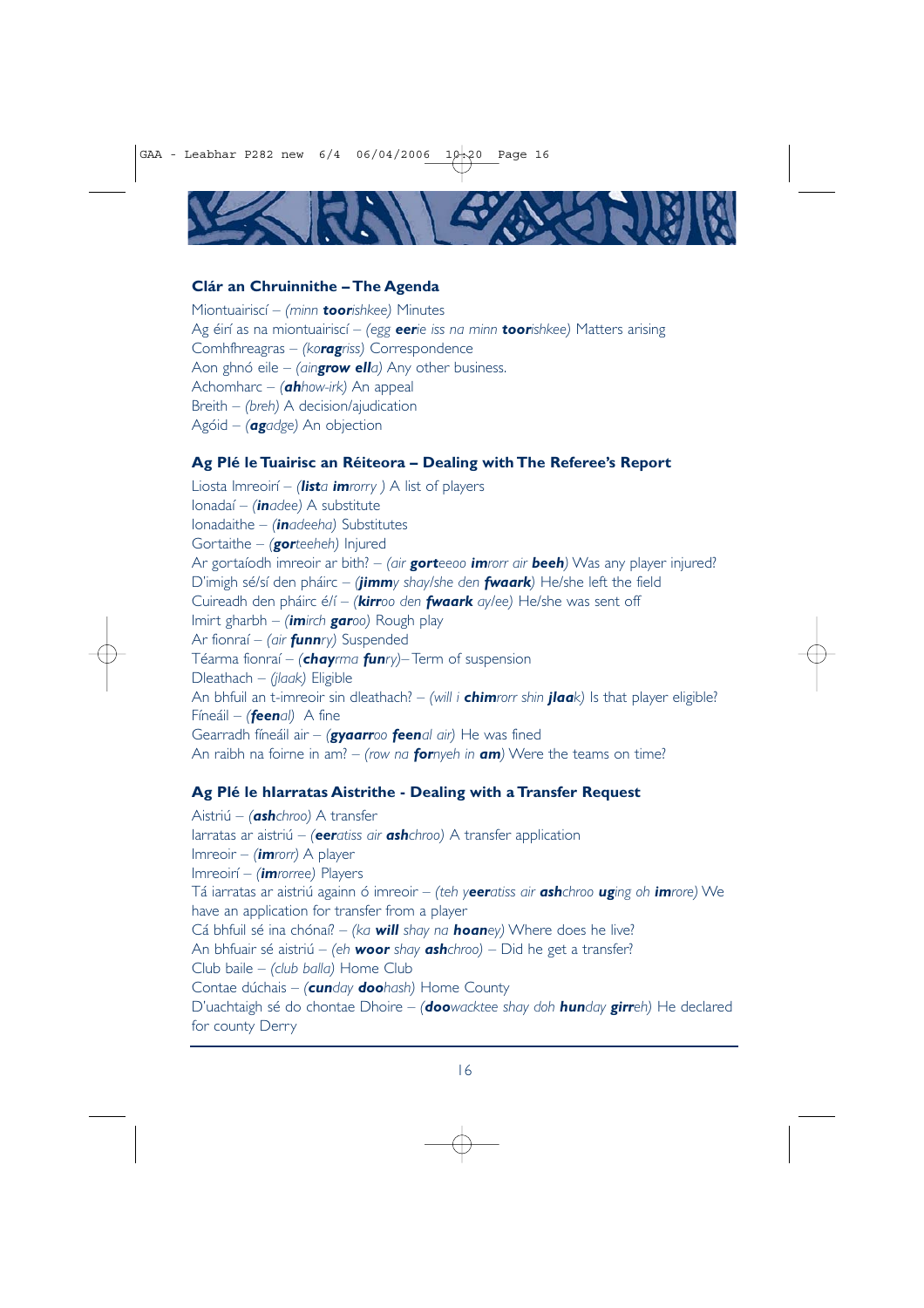

#### **Ag Déanamh Luaiteachas – Making Fixtures**

Luaiteachas – *(loochahas)* A fixture Luaiteachais – *(loochahish)* Fixtures Caithfimid luaiteachais a dhéanamh – *(kaihi mwidge loochahish a yanoo)* We must make fixtures Ionad – *(inid)* A venue Ionad neodrach – *(inid nyowdrah)* A neutral venue Molaim Páirc an Chrócaigh – *(mollim paark eh croakey)* I propose Croke Park Ní ionad neodrach é/í – *(nee inid nyowdrah ee)* It is not a neutral venue Níl an dáta oiriúnach/fóirsteanach – *(neel eh daata fawrs-chinah)* The date is not suitable Cén uair a bheidh an athimirt? – *(kane oor a vay in ahimirch)* When will the replay be? Táille Ar Dhul Isteach*, (taal-yeh air gull ishtah)* Admission Charge Ar cheart an táille a ardú? – *(air cyart in taal-yeh ardoo)* Should the charge be increased? Ní mór dúinn réiteoir a cheapadh – *(nee more doing raychorr a cyapoo)* We must appoint a referee An bhfuil an réiteoir ceaptha? – *(will eh raychorr capah)* Has the referee been appointed? Cé hé an réiteoir? – *(kay hayn raychorr)* Who is the referee?

## **Gnáththeanga an Chruinnithe – General Language of the Meeting**

Cruinniú – *(kringyou)* A meeting An chéad chruinniú eile – *(in kayd kringyou elleh)* The next meeting Cén uair a bheidh cruinniú againn? – *(kane oor a vay kringyou aging)* When will we have a meeting Leithscéal – *(lehshkale)* An apology Ionadaí – *(inadee)* A proxy Molaim – *(mollim)* I propose Cuidím – *(kidgeem)* I second Cuidím leis an rún sin – *(kidgeem lesh a roon shin)* I second that motion Aontaím leis sin – *(ainteem lesh shin)* I agree with that An bhfuil sibh sásta? – *(will shiv saasta)* Are you satisfied? An bhfúil duine ar bith ag cur ina éadan? – *(will dinnyer bee egg kur in aydin)* Is there any objection? Níl mé sásta – *(neelmay saasta)* I'm not happy Tá mé ag cur ina éadan – *(teh may egg kur in aydin)* I object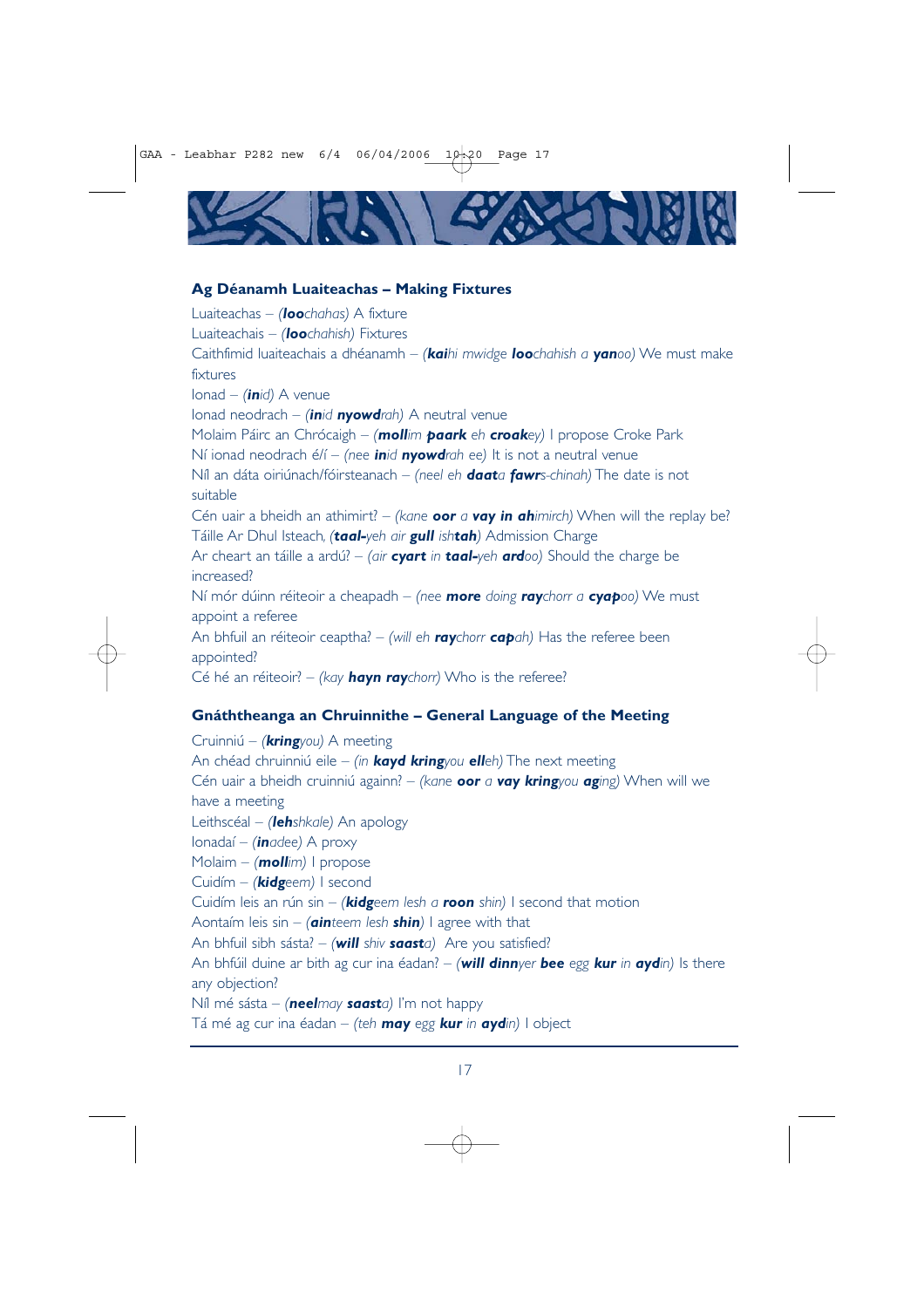

#### Clarú – *(claaroo)* Registration

Molaim glacadh leis na miontuairiscí – *(mollim glackoo lesh neh minn toorishkee)* I propose the adoption of the minutes

An bhfuil ceist ar bith? – *(will kesht air beeh)* Are there any questions? Ag éirí as na miontuairiscí, ba mhaith liom ceist a chur – *(egg eery iss na minn toorishkee ba y leom kesht a kur)* Arising from the minutes I would like to ask a question.

#### **Ag Cur/Clabhsúir/Deiridh leis an gCruinniú - Ending the Meeting**

Ní mór dúinn dáta a shocrú don chéad chruinniú eile – *(nee more doing daata a hockroo don kayde kringyou elleh)* We must decide a date for the next meeting An bhfuil gnó ar bith eile ann? – *(will grow air beeh elleh unn)* Is there any other business?

An oireann/bhfóireann an dáta sin do gach duine? – *(eh woarunn eh daata shin do gak* **dinyeh**) Does that date suit everyone?

An tseachtain seo chugainn – *(in chacktin shoogeen)* next week

An mhí seo chugainn – *(in vee shoogeen)* next month

Caithfidh mé mo dhialann a sheiceáil – *(kahee may mo yealann a heckal)* I must check my diary

Slán abhaile – *(slaan awala)* safe home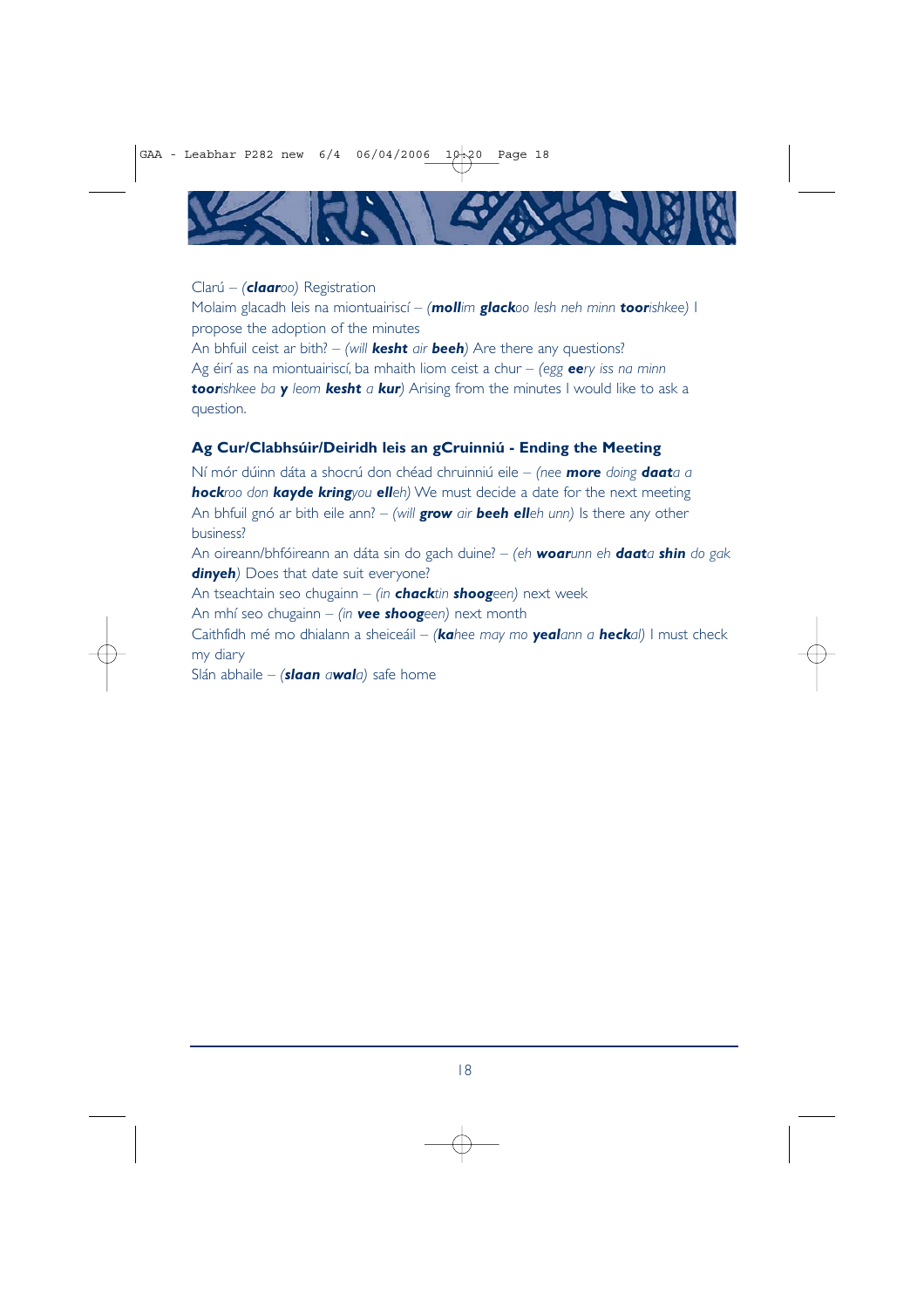

# **An Ghaeilge sa Chlub – Irish around the Club**

In every GAA club, it is important that the signs are at least bilingual. This demonstrates our commitment to the language and presents the GAA club as a place apart, a place where our culture is celebrated and where our language is alive and in use.

Below are the common signs in Irish which could be used in a GAA club.

### **Comharthaí – Signs**

Fáilte Isteach – Welcome Fáiltiú – Reception An Chistin – The Kitchen Leithreas – Toilet Leithris – Toilets Fir – Gents Mná – Ladies Seomra Feistis – Dressing Room Cithfholcadáin – Showers Cuairteoirí – Visitors Trealamh – Equipment Uait – Push (on a door) Chugat – Pull (on a door) Cosc ar Thobac Anseo – No Smoking Area Príobháideach – Private Seomra Cruinnithe – Meeting Room Bealach Isteach – Entrance Bealach Amach – Exit Bealach Éalaithe – Emergency Exit Clós – Yard Páirceáil – Parking Slán Abhaile – Safe Home (Goodbye)

A set of signs containing most of the above is available free of charge from Foras na Gaeilge. Foras na Gaeilge, 7 Cearnóg Mhuirfean, Baile Átha Cliath 2.T: 1850 325 325 / 0845 3098142 (NI), E: eolas@forasnagaeilge.ie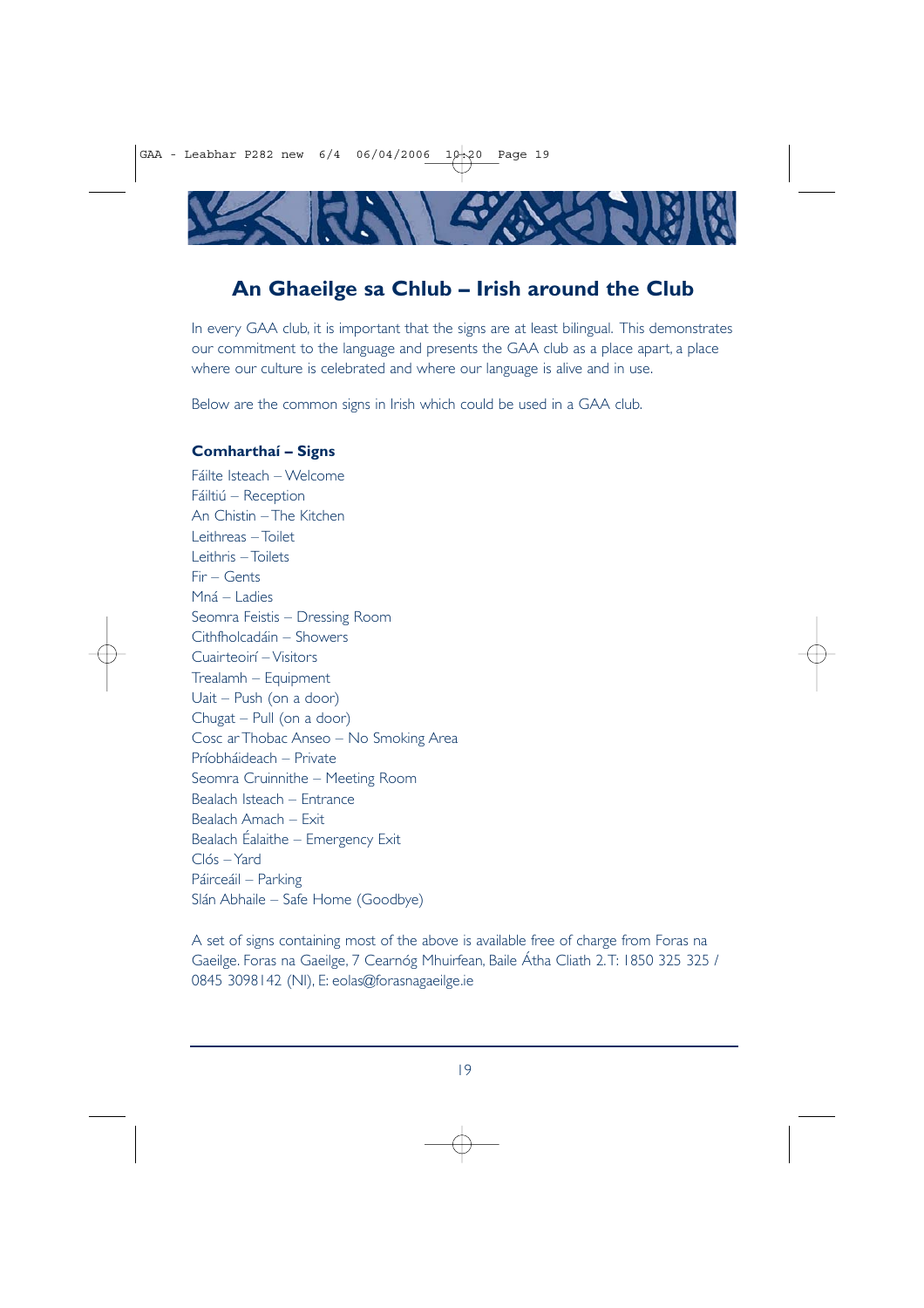

# **An Ghaeilge i bhFógraí an Chluiche – Irish in the Match Announcements**

All county matches nowadays have an announcer who will name the teams and give information about changes to teams and substitutions, etc. This is an excellent opportunity to use Irish at the gaelic match. Below are some examples of phrases you will hear at a match.

#### **Fógraí – Announcements**

Fógra, a Chairde – *(fawgra a harja)* An Announcement, fellow Gaels

Céad fáilte anseo go dtí Páirc \_\_\_\_\_ don chluiche inniu idir \_\_\_\_\_ agus \_ – *(kayd fwaalcheh inshoh gog jee pwaark \_\_\_\_ don kleeheh inyouh idir \_\_\_\_ agus \_\_\_\_ )* You are all very welcome to \_\_\_\_ Park for the game today between \_\_\_\_\_ and \_\_\_\_\_

Seo a leanas na foirne – *(shoh eh laniss na fawrrnyeh)* Here are the teams

#### **Foclóir – Vocabulary**

Cúl Báire – *(cool bwaareh)* Goal Keeper Lánchúlaí Clé – *(laankooley clay)* Left Corner-Back Lánchúlaí Láir – *(laankooley laar)* Full-Back Lánchúlaí Deas – *(laankooley jass)* Right Corner-Back Leathchúlaí Clé – *(lahkooley clay)* Left Half-Back Leathchúlaí Láir – *(lahkooley laar)* Centre Half-Back Leathchúlaí Deas – *(lahkooley jass)* Right Half-Back Imreoir lár na Páirce – *(imrorr lar neh pwaarkeh)* Midfielder Leath-thosaí Clé – *(lah hossy clay)* Left Half-Forward Leath-thosaí Láir – *(lah hossy laar)* Centre Half-Forward Leath-thosaí Deas – *(lah hossy jass)* Right Half-Forward Lántosaí Clé – *(lan tossy clay)* Left Corner-Forward Lántosaí Láir – *(lan tossy laar)* Full-Forward Lántosaí Deas – *(lan tossy jass)* Right Corner-Forward

Sometimes, it is just as appropriate to call out the numbers – *Uimhir a hAon, Uimhir a Dó*, etc.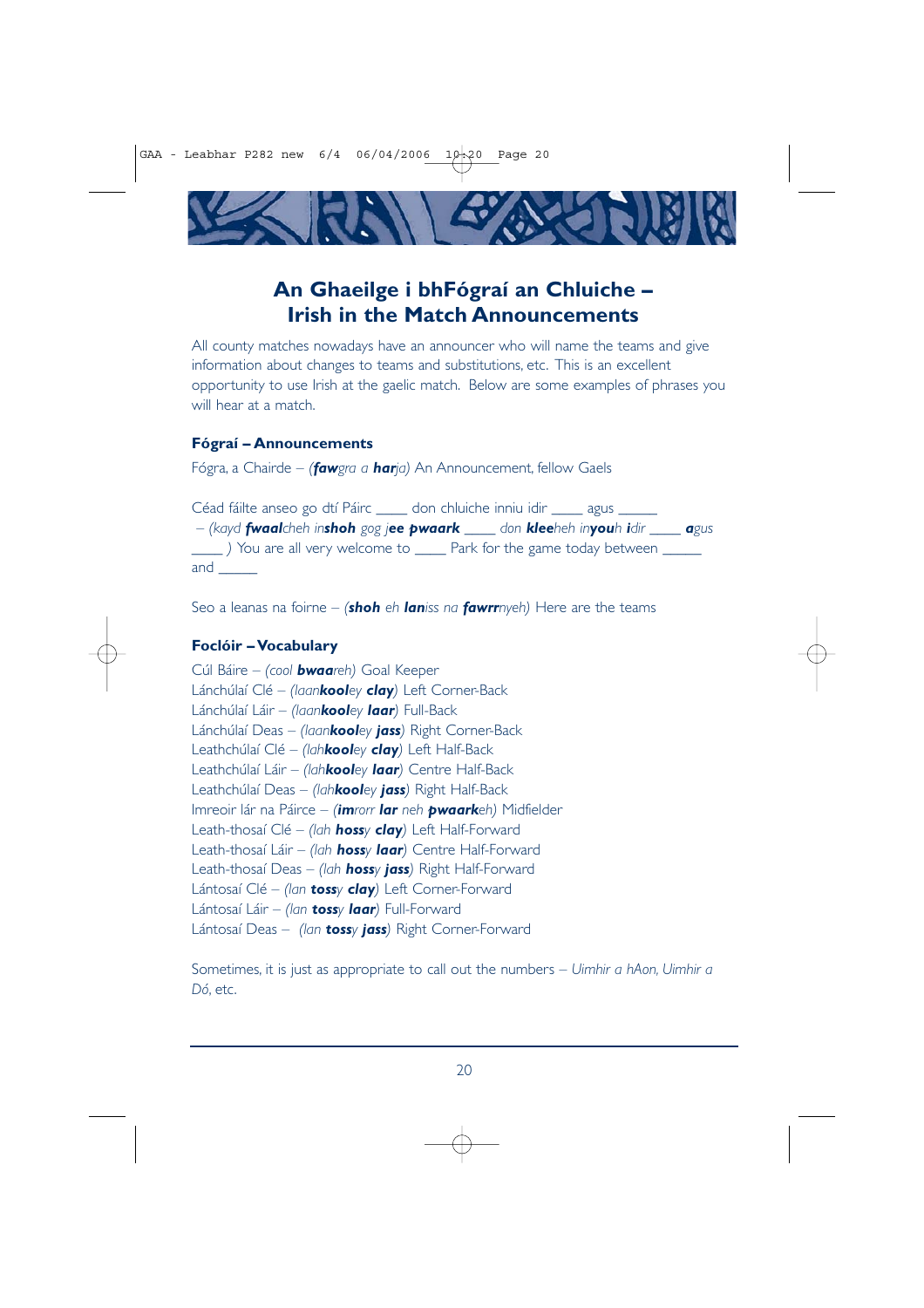GAA - Leabhar P282 new  $6/4$  06/04/2006 10:20 Page 21



Captaen na Foirne – *(captane na fawrnyeh)* Team Captain Tá athrú amháin ar fhoireann \_\_\_\_\_\_ – *(teh aahroo awaan ar urunn)* There is one change on the \_\_\_\_\_\_ team.

Tá \_\_\_\_\_\_ ag imirt de réir an chláir – *(teh \_\_\_\_ egg imirch de rare in claar)* \_\_\_\_\_\_ is?/are playing according to the programme.

Seasaigí anois d'Amhrán na bhFiann – *(shasigee anish dawran na vee-ann)* Stand now for the National Anthem.

### **Le Linn an Chluiche – During the Match**

Beidh dhá/trí/ceithre/cúig/sé nóiméad bhreise ag deireadh na leithe – *(bay ga chree kerreh coowig shay no maid bresheh egg jeroo neh leha)* There will be 2/3/4/5/6 extra minutes at the end of the half.

Athrú ar fhoireann \_\_\_\_ – *(ahroo ar urinn \_\_\_\_\_ )* A change on the \_\_\_\_ team.

Tá \_\_\_\_\_ ag imeacht/ar shiúl den pháirc agus tá \_\_\_\_\_\_ ag imirt ina áit/ina háit – *(teh \_\_\_\_ ar hule den fwaark agas teh \_\_\_\_ egg imirch na aatch/haatch)* \_\_\_\_\_ has left the field and \_\_\_\_\_ is playing in his/her place.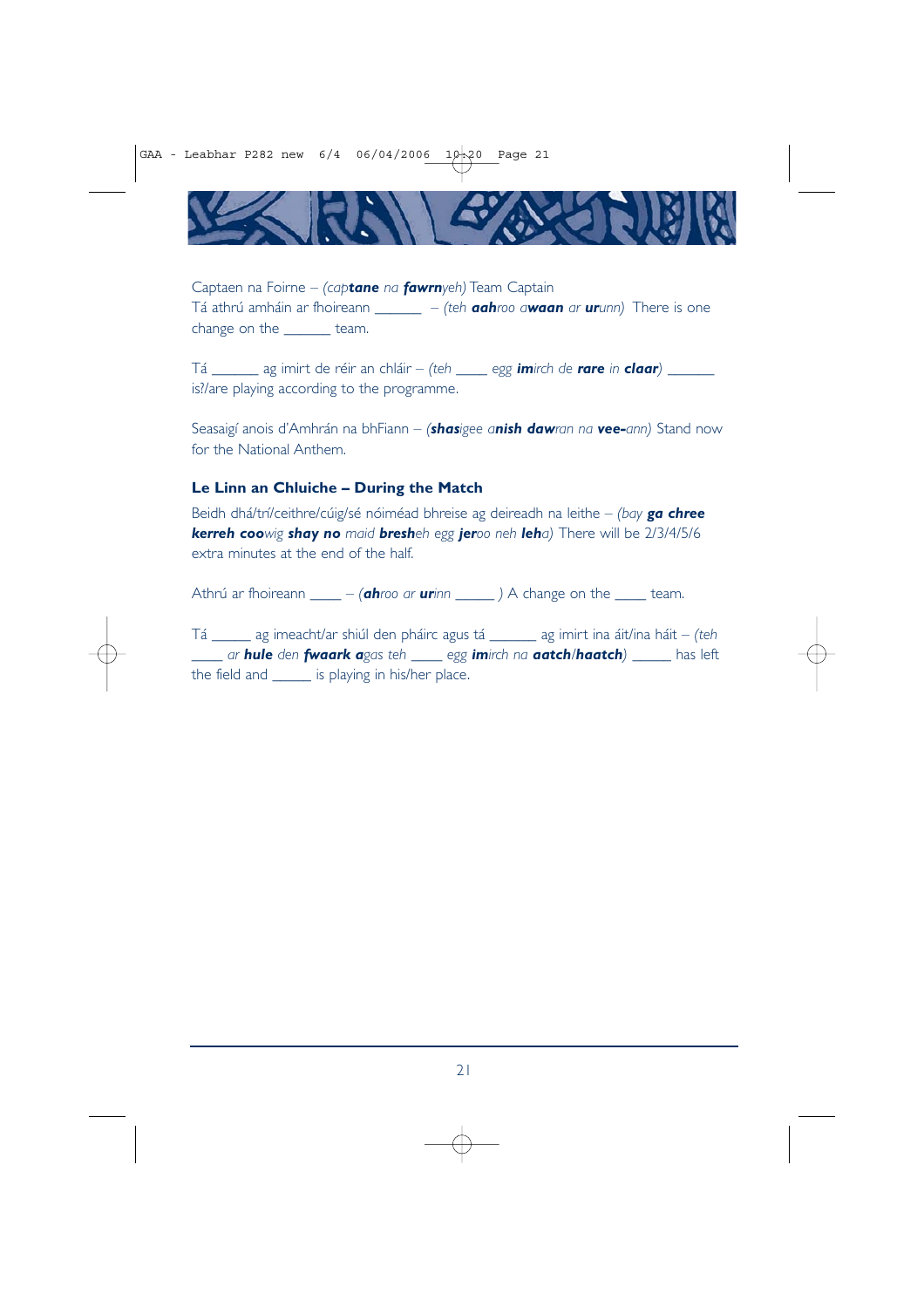

# **An Ghaeilge san Fhógra Báis – Irish in a Death Notice**

(in the Press)

Sometimes it is necessary to place a Death Notice in your local paper to acknowledge the bereavement of a club member. Below is a template for use in this situation.

#### **Fógra – Notice**

Ó Choiste agus ó bhaill Chumann Lúthchleas Gael \_\_\_\_\_\_\_ From the Committee and members of GAA \_\_\_\_\_\_ (insert name of club)

Is oth linn bás \_\_\_\_ *(name of deceased),* (Athair/Máthair/Deartháir/Deirfiúr/Uncail/Aintín /Seanathair/Seanmháthair) ár (gcomhimreora/gcomhbha(i)ll/gcomhchoisteora) \_\_\_\_\_\_( *name of relative)*, agus déanaimid comhbhrón lena theaghlach/lena teaghlach*.* Ar dheis lámh Dé go raibh a anam/hanam uasal

We are sorry to hear of the death of \_\_\_\_\_\_ (*name of deceased),* (Father/Mother/Brother/Sister/Uncle/Aunt/Grandfather/Grandmother) of our fellow (player/member/committee member) *\_\_\_\_\_\_ (name of relative),* and we extend our sympathy to his/to her family. May his/her gentle soul be at God's Right Hand.

#### **Example of a Death Notice for the father of a player**

Ó Choiste agus ó bhaill Chumann Lúthchleas Gael \_\_\_\_\_. Is oth linn bás Sheán Uí Mhurchú, athair ár gcomhimreora Liam, agus déanaimid comhbhrón lena theaghlach. Ar dheis lámh Dé go raibh a anam uasal.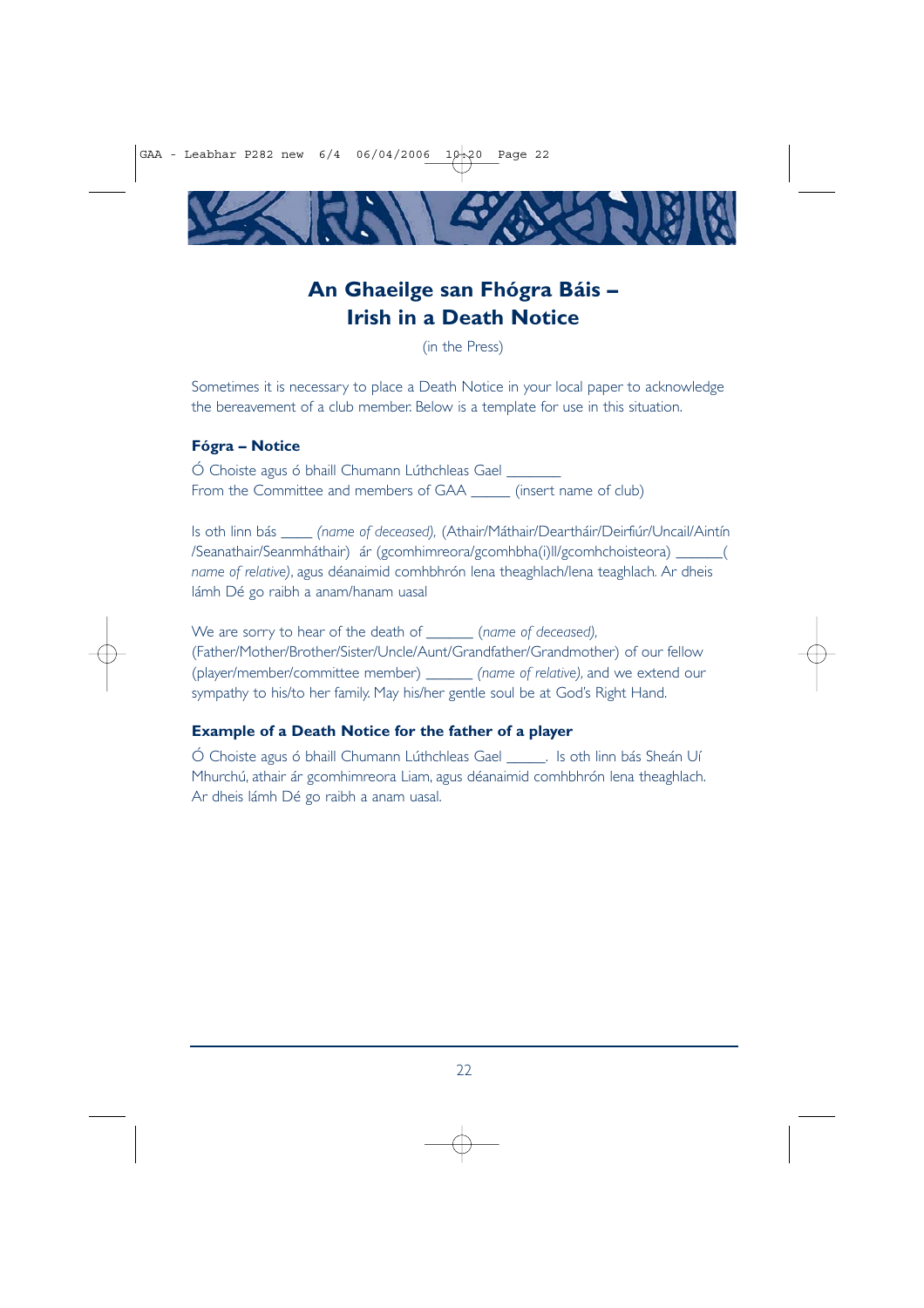

# **An Ghaeilge sa Litir – Irish in the Letter**

When writing a letter from your club, it is appropriate to use as much Irish as possible. Clubs and counties who have Irish in their headed notepaper and whose officials use the language in correspondence display a commitment that reflects well on their attitude towards the cultural side of our association.

Below are some examples where Irish could be used in written correspondence or in an e mail.

#### **An Tús – Starting Off**

 $A \_\_\$ , a chara – Dear  $\_\$ 

If your letter is to someone who is not a known friend; e.g. a council official, government employee, etc, you start your letter with:

A Dhuine Uasail/Bhean Uasal – Dear Sir/Madam

## **Na Chéad Línte – First Lines**

If you are writing to a fellow gael, it is nice to start by stating how you are doing and asking how the other person is.

Conas taoi/Conas tá tú/Cad é mar atá ag éirí leat – How are you getting on? Tá ag éirí go hiontach liom – I am getting on great Tá mé ar muin na muice  $-1$  am on the pig's back Tá gach rud in ord agus in eagar anseo – Everything is fine here

You may want to include a subject line or reference in your letter.

**Maidir le**: Scéal a chur chuig réiteoirí – **Re:** Notification to Referees

If your letter is to make representation, below are some lines you might use:

Tá mé ag scríobh chugat… – I am writing to you… le gearán a dhéanamh – to make a complaint le comhairle a fháil – to receive advice le hiarraidh ort – to appeal to you le heolas a fháil – to receive information